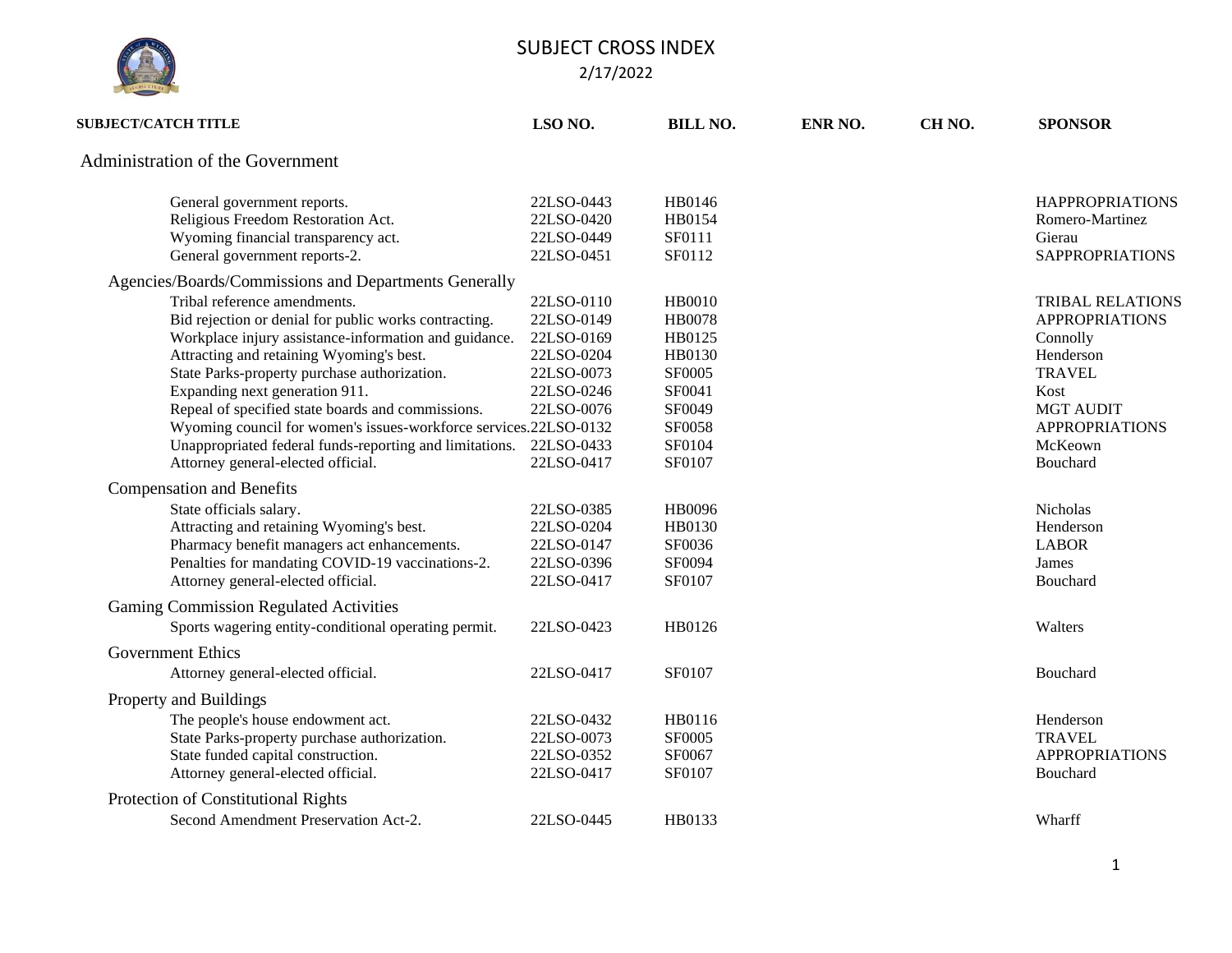

| <b>SUBJECT/CATCH TITLE</b>                                                                                                                                                                  | LSO NO.    | <b>BILL NO.</b> | ENR NO. | CH <sub>NO</sub> . | <b>SPONSOR</b>        |
|---------------------------------------------------------------------------------------------------------------------------------------------------------------------------------------------|------------|-----------------|---------|--------------------|-----------------------|
| Protecting Wyoming's land and water resources.                                                                                                                                              | 22LSO-0122 | HB0139          |         |                    | Ottman                |
| Second Amendment Preservation Act.                                                                                                                                                          | 22LSO-0290 | SF0087          |         |                    | Bouchard              |
| Second Amendment Protection Act.                                                                                                                                                            | 22LSO-0233 | SF0102          |         |                    | Hicks                 |
| Attorney general-elected official.                                                                                                                                                          | 22LSO-0417 | SF0107          |         |                    | Bouchard              |
| <b>Public Funds</b>                                                                                                                                                                         |            |                 |         |                    |                       |
| Hathaway scholarship amendments.                                                                                                                                                            | 22LSO-0104 | HB0029          |         |                    | <b>EDUCATION</b>      |
| Wyoming's tomorrow scholarship program.                                                                                                                                                     | 22LSO-0107 | HB0031          |         |                    | <b>EDUCATION</b>      |
| State funds-investments and distributions.                                                                                                                                                  | 22LSO-0029 | HB0034          |         |                    | <b>SEL SCH FAC</b>    |
| Wyoming hope scholarship program.                                                                                                                                                           | 22LSO-0171 | HB0138          |         |                    | Laursen               |
| Wyoming community college investment fund.                                                                                                                                                  | 22LSO-0108 | SF0030          |         |                    | <b>EDUCATION</b>      |
| Firemen's pension plan benefits.                                                                                                                                                            | 22LSO-0125 | SF0039          |         |                    | <b>APPROPRIATIONS</b> |
| Game and fish fund-investments.                                                                                                                                                             | 22LSO-0364 | SF0059          |         |                    | <b>APPROPRIATIONS</b> |
| State funded capital construction.                                                                                                                                                          | 22LSO-0352 | SF0067          |         |                    | <b>APPROPRIATIONS</b> |
| Revisor's bill.                                                                                                                                                                             | 22LSO-0017 | SF0070          |         |                    | <b>MGT COUNCIL</b>    |
| Mineral royalties-proportional severance tax relief.                                                                                                                                        | 22LSO-0065 | SF0084          |         |                    | FED NAT RES           |
| Public monies-deposits in credit unions.                                                                                                                                                    | 22LSO-0269 | SF0099          |         |                    | Nethercott            |
| Unappropriated federal funds-reporting and limitations.                                                                                                                                     | 22LSO-0433 | <b>SF0104</b>   |         |                    | McKeown               |
| Wyoming stable token act.                                                                                                                                                                   | 22LSO-0426 | SF0106          |         |                    | Rothfuss              |
| Attorney general-elected official.                                                                                                                                                          | 22LSO-0417 | SF0107          |         |                    | Bouchard              |
| <b>State Government Fraud Reduction</b>                                                                                                                                                     |            |                 |         |                    |                       |
| Government waste, fraud, abuse and whistleblower                                                                                                                                            | 22LSO-0021 | <b>SF0050</b>   |         |                    | James                 |
| protection.                                                                                                                                                                                 |            |                 |         |                    |                       |
| <b>State Officers</b>                                                                                                                                                                       |            |                 |         |                    |                       |
| Examination of books of certain districts and entities.                                                                                                                                     | 22LSO-0075 | HB0056          |         |                    | <b>MGT AUDIT</b>      |
| Citizen actions to compel financial reporting compliance. 22LSO-0078                                                                                                                        |            | HB0057          |         |                    | <b>MGT AUDIT</b>      |
| Fiscal training and enforcement of financial reporting<br>laws.                                                                                                                             | 22LSO-0077 | <b>HB0060</b>   |         |                    | <b>MGT AUDIT</b>      |
| County and district attorneys-salary amendments.                                                                                                                                            | 22LSO-0247 | HB0063          |         |                    | Greear                |
| Vacancies in elected office.                                                                                                                                                                | 22LSO-0438 | HB0142          |         |                    | Harshman              |
| Removal of political parties from elections.                                                                                                                                                | 22LSO-0448 | HB0152          |         |                    | Yin                   |
| Telecommunicator cardiopulmonary resuscitation.                                                                                                                                             | 22LSO-0037 | SF0014          |         |                    | <b>TRANSPORTATION</b> |
| Government waste, fraud, abuse and whistleblower<br>protection.                                                                                                                             | 22LSO-0021 | SF0050          |         |                    | James                 |
| Wyoming stable token act.                                                                                                                                                                   | 22LSO-0426 | SF0106          |         |                    | Rothfuss              |
| Attorney general-elected official.                                                                                                                                                          | 22LSO-0417 | SF0107          |         |                    | Bouchard              |
| $\sim$ $\sim$ $\sim$ $\sim$ $\sim$ $\sim$<br>$\mathbf{v}$ $\mathbf{v}$ $\mathbf{v}$ $\mathbf{v}$ $\mathbf{v}$ $\mathbf{v}$ $\mathbf{v}$ $\mathbf{v}$ $\mathbf{v}$ $\mathbf{v}$ $\mathbf{v}$ |            |                 |         |                    |                       |

Wildlife and Natural Resource Funding Act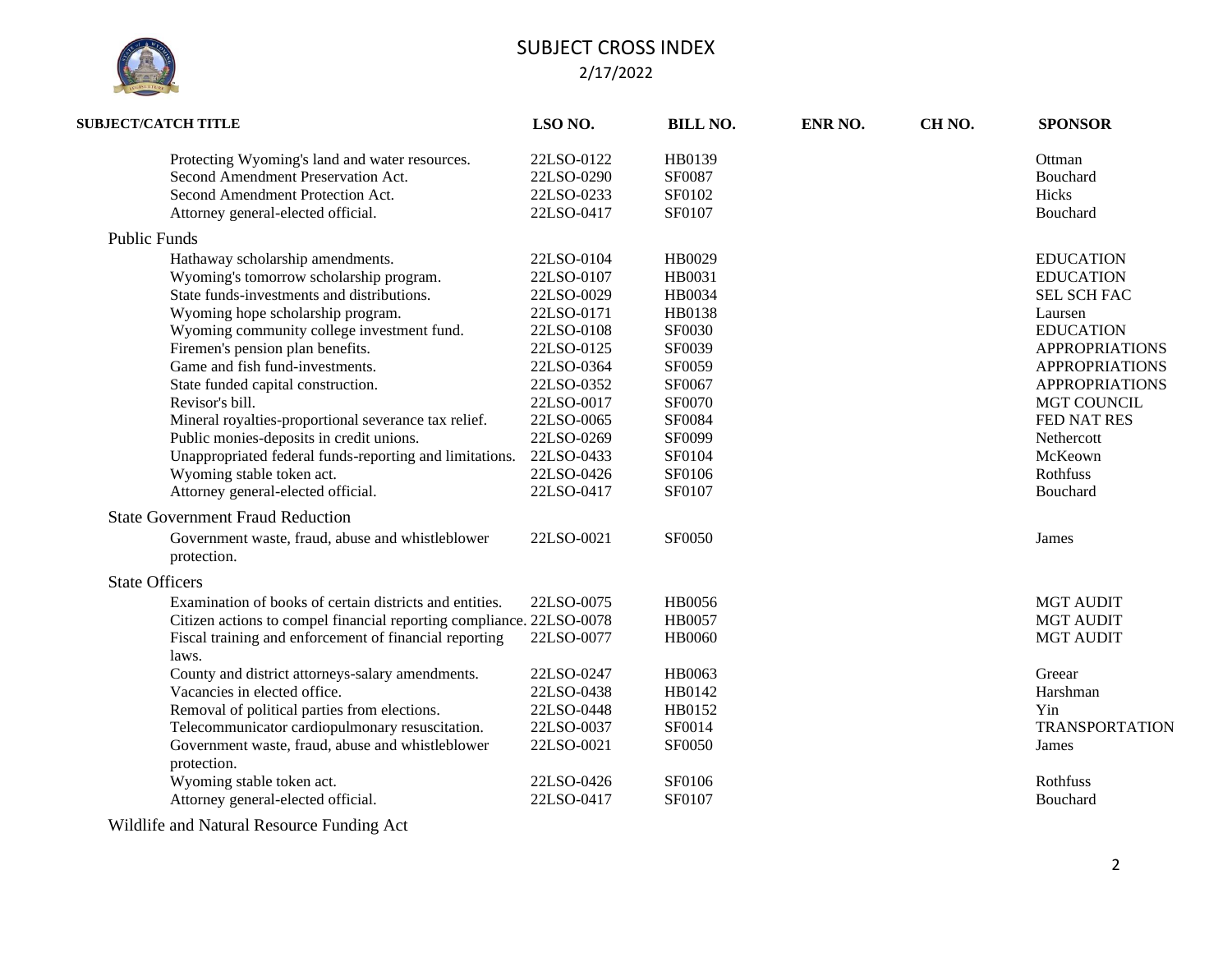

| <b>SUBJECT/CATCH TITLE</b>          |                                                                                                                                                                                     | LSO NO.                                              | <b>BILL NO.</b>                                    | ENR NO. | CH <sub>NO</sub> . | <b>SPONSOR</b>                                                                                            |
|-------------------------------------|-------------------------------------------------------------------------------------------------------------------------------------------------------------------------------------|------------------------------------------------------|----------------------------------------------------|---------|--------------------|-----------------------------------------------------------------------------------------------------------|
|                                     | Conservation easements amendments.<br>2022 large project funding.                                                                                                                   | 22LSO-0386<br>22LSO-0333                             | HB0140<br>SF0048                                   |         |                    | Ottman<br><b>NAT RES FUND</b>                                                                             |
|                                     | Wyoming Economic Development Act                                                                                                                                                    |                                                      |                                                    |         |                    |                                                                                                           |
|                                     | Economic development programs-tribal inclusion.<br>Tribal reference amendments.<br>Partnership challenge loan program-amendments.<br>Broadband development-amendments and programs. | 22LSO-0098<br>22LSO-0110<br>22LSO-0090<br>22LSO-0161 | <b>HB0009</b><br><b>HB0010</b><br>HB0046<br>HB0069 |         |                    | TRIBAL RELATIONS<br><b>TRIBAL RELATIONS</b><br><b>MINERALS</b><br><b>BLOCKCHAIN/TECHNO</b><br><b>LOGY</b> |
|                                     | Wyoming film production incentives program.                                                                                                                                         | 22LSO-0080                                           | HB0093                                             |         |                    | <b>TRAVEL</b>                                                                                             |
|                                     | General regulatory sandbox program.                                                                                                                                                 | 22LSO-0252                                           | HB0135                                             |         |                    | Andrew                                                                                                    |
|                                     | Revenue bonds for agricultural endeavors.                                                                                                                                           | 22LSO-0045                                           | SF0009                                             |         |                    | <b>AGRICULTURE</b>                                                                                        |
|                                     | Wyoming council for women's issues-workforce services.22LSO-0132                                                                                                                    |                                                      | SF0058                                             |         |                    | <b>APPROPRIATIONS</b>                                                                                     |
| <b>Wyoming Lottery</b>              |                                                                                                                                                                                     |                                                      |                                                    |         |                    |                                                                                                           |
|                                     | Scratch tickets-outdoor recreation funding.                                                                                                                                         | 22LSO-0151                                           | <b>HB0008</b>                                      |         |                    | <b>TRAVEL</b>                                                                                             |
|                                     | Lottery amendments.                                                                                                                                                                 | 22LSO-0066                                           | SF0056                                             |         |                    | <b>BLOCKCHAIN/TECHNO</b><br><b>LOGY</b>                                                                   |
| Agriculture/Livestock/Other Animals |                                                                                                                                                                                     |                                                      |                                                    |         |                    |                                                                                                           |
|                                     | Contagious and Infectious Diseases Among Livestock                                                                                                                                  |                                                      |                                                    |         |                    |                                                                                                           |
|                                     | Livestock infectious disease control-tribal inclusion.                                                                                                                              | 22LSO-0101                                           | HB0011                                             |         |                    | <b>TRIBAL RELATIONS</b>                                                                                   |
| Dogs and Cats                       |                                                                                                                                                                                     |                                                      |                                                    |         |                    |                                                                                                           |
|                                     | Special districts-animal control districts.                                                                                                                                         | 22LSO-0296                                           | HB0148                                             |         |                    | Zwonitzer                                                                                                 |
|                                     | Offenses Concerning Livestock and Other Animals                                                                                                                                     |                                                      |                                                    |         |                    |                                                                                                           |
|                                     | Wild horse and burro management.                                                                                                                                                    | 22LSO-0050                                           | <b>HB0005</b>                                      |         |                    | <b>AGRICULTURE</b>                                                                                        |
|                                     | Wild horse and burro management-2.                                                                                                                                                  | 22LSO-0184                                           | HB0024                                             |         |                    | <b>AGRICULTURE</b>                                                                                        |
| Pari-Mutuel Wagering                |                                                                                                                                                                                     |                                                      |                                                    |         |                    |                                                                                                           |
| Revisor's bill.                     |                                                                                                                                                                                     | 22LSO-0017                                           | SF0070                                             |         |                    | <b>MGT COUNCIL</b>                                                                                        |
|                                     | Wyoming gaming commission-board member conduct.                                                                                                                                     | 22LSO-0428                                           | <b>SF0109</b>                                      |         |                    | Ellis                                                                                                     |
| <b>Predatory Animals</b>            |                                                                                                                                                                                     |                                                      |                                                    |         |                    |                                                                                                           |
| Predator control.                   |                                                                                                                                                                                     | 22LSO-0046                                           | SF0010                                             |         |                    | <b>AGRICULTURE</b>                                                                                        |
| <b>Alcoholic Beverages</b>          |                                                                                                                                                                                     |                                                      |                                                    |         |                    |                                                                                                           |
|                                     | Wyoming medical cannabis.                                                                                                                                                           | 22LSO-0405                                           | HB0143                                             |         |                    | <b>Burt</b>                                                                                               |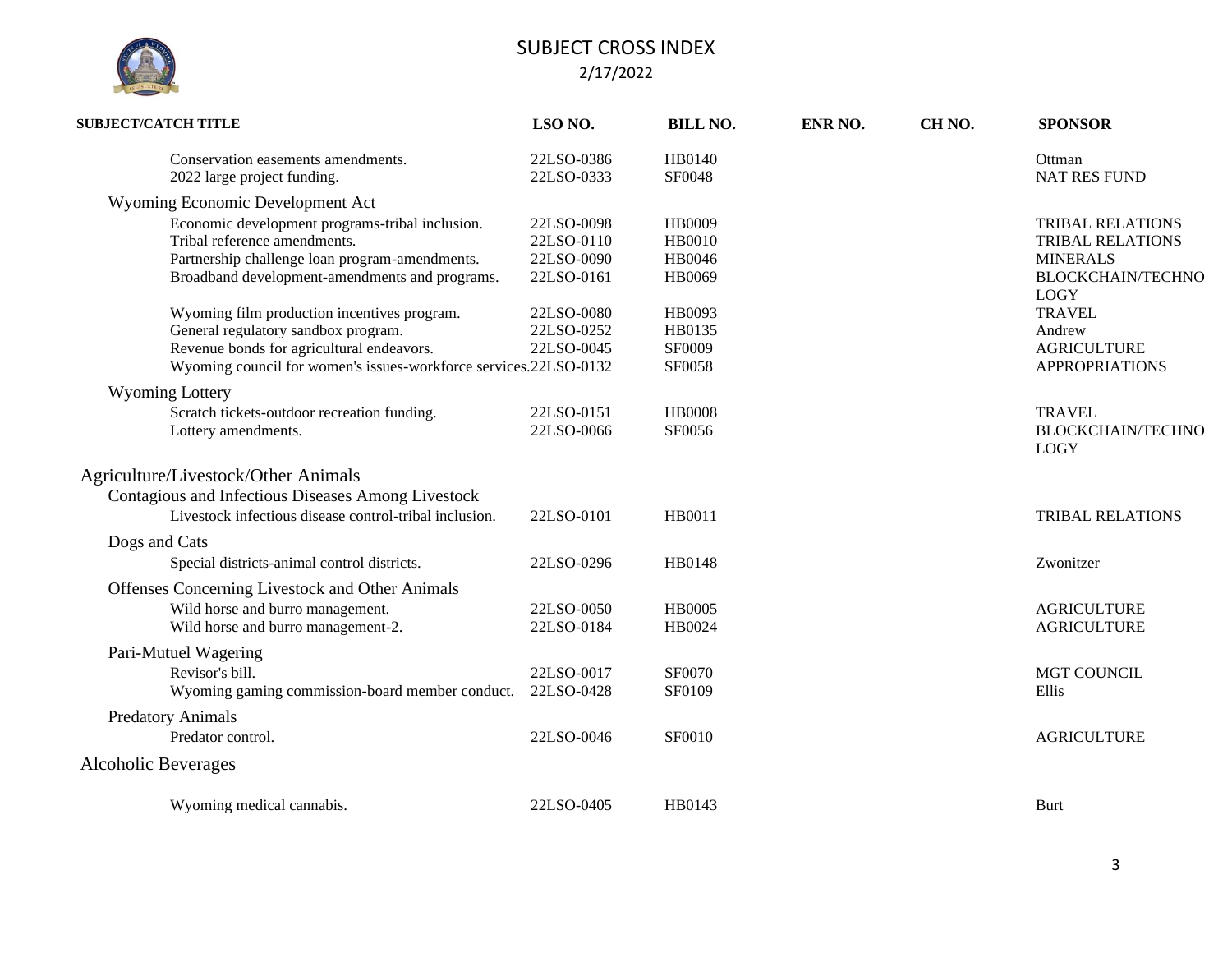|  | <b>SISLATURE</b> |  |
|--|------------------|--|

| <b>SUBJECT/CATCH TITLE</b>                                                   | LSO <sub>NO.</sub> | <b>BILL NO.</b> | ENR NO. | CH <sub>NO</sub> . | <b>SPONSOR</b>                          |
|------------------------------------------------------------------------------|--------------------|-----------------|---------|--------------------|-----------------------------------------|
| <b>Local Licenses</b>                                                        |                    |                 |         |                    |                                         |
| Political subdivision club liquor licenses.                                  | 22LSO-0145         | HB0015          |         |                    | Sommers                                 |
| Liquor licenses-airport exemption.                                           | 22LSO-0310         | HB0055          |         |                    | Walters                                 |
| Airport restaurant liquor licenses.                                          | 22LSO-0199         | SF0012          |         |                    | Anderson                                |
| Appropriations                                                               |                    |                 |         |                    |                                         |
| General government appropriations-2.                                         | 22LSO-0351         | <b>HB0001</b>   |         |                    | <b>APPROPRIATIONS</b>                   |
| Wild horse and burro management.                                             | 22LSO-0050         | <b>HB0005</b>   |         |                    | <b>AGRICULTURE</b>                      |
| ARPA funds for water and wastewater projects.                                | 22LSO-0240         | <b>HB0006</b>   |         |                    | <b>WATER</b>                            |
| Public safety communications funding.                                        | 22LSO-0209         | HB0012          |         |                    | <b>TRANSPORTATION</b>                   |
| Wyoming's tomorrow scholarship program.                                      | 22LSO-0107         | HB0031          |         |                    | <b>EDUCATION</b>                        |
| Local government distributions.                                              | 22LSO-0322         | HB0042          |         |                    | <b>APPROPRIATIONS</b>                   |
| Military department-discrimination or harassment<br>grievances.              | 22LSO-0302         | HB0053          |         |                    | <b>TRANSPORTATION</b>                   |
| Carbon dioxide in public works-feasibility study.                            | 22LSO-0304         | HB0061          |         |                    | Stith                                   |
| Connect Wyoming program-funding and amendments.                              | 22LSO-0026         | HB0067          |         |                    | <b>BLOCKCHAIN/TECHNO</b><br><b>LOGY</b> |
| Broadband and telehealth access projects.                                    | 22LSO-0054         | <b>HB0068</b>   |         |                    | <b>BLOCKCHAIN/TECHNO</b><br><b>LOGY</b> |
| Broadband development-amendments and programs.                               | 22LSO-0161         | HB0069          |         |                    | <b>BLOCKCHAIN/TECHNO</b><br><b>LOGY</b> |
| Omnibus water bill-planning.                                                 | 22LSO-0344         | HB0073          |         |                    | <b>WATER</b>                            |
| Wyoming film production incentives program.                                  | 22LSO-0080         | HB0093          |         |                    | <b>TRAVEL</b>                           |
| State retirement plans-ad hoc payment.                                       | 22LSO-0273         | HB0095          |         |                    | Harshman                                |
| State officials salary.                                                      | 22LSO-0385         | HB0096          |         |                    | Nicholas                                |
| President Donald J. Trump Highway.                                           | 22LSO-0335         | HB0099          |         |                    | Gray                                    |
| State retirement plans-adjustments.                                          | 22LSO-0340         | HB0111          |         |                    | Henderson                               |
| The people's house endowment act.                                            | 22LSO-0432         | HB0116          |         |                    | Henderson                               |
| Road improvement and construction-alternate route from 22LSO-0370<br>$I-80.$ |                    | HB0127          |         |                    | <b>Baker</b>                            |
| Wyoming hope scholarship program.                                            | 22LSO-0171         | HB0138          |         |                    | Laursen                                 |
| Coal-fired facility closures litigation funding-<br>amendments.              | 22LSO-0442         | HB0141          |         |                    | Haroldson                               |
| Active transportation and recreation grant program.                          | 22LSO-0436         | HB0144          |         |                    | Roscoe                                  |
| General government appropriations.                                           | 22LSO-0350         | SF0001          |         |                    | <b>APPROPRIATIONS</b>                   |
| Legislative budget.                                                          | 22LSO-0312         | SF0002          |         |                    | MGT COUNCIL                             |
| State Parks-property purchase authorization.                                 | 22LSO-0073         | SF0005          |         |                    | <b>TRAVEL</b>                           |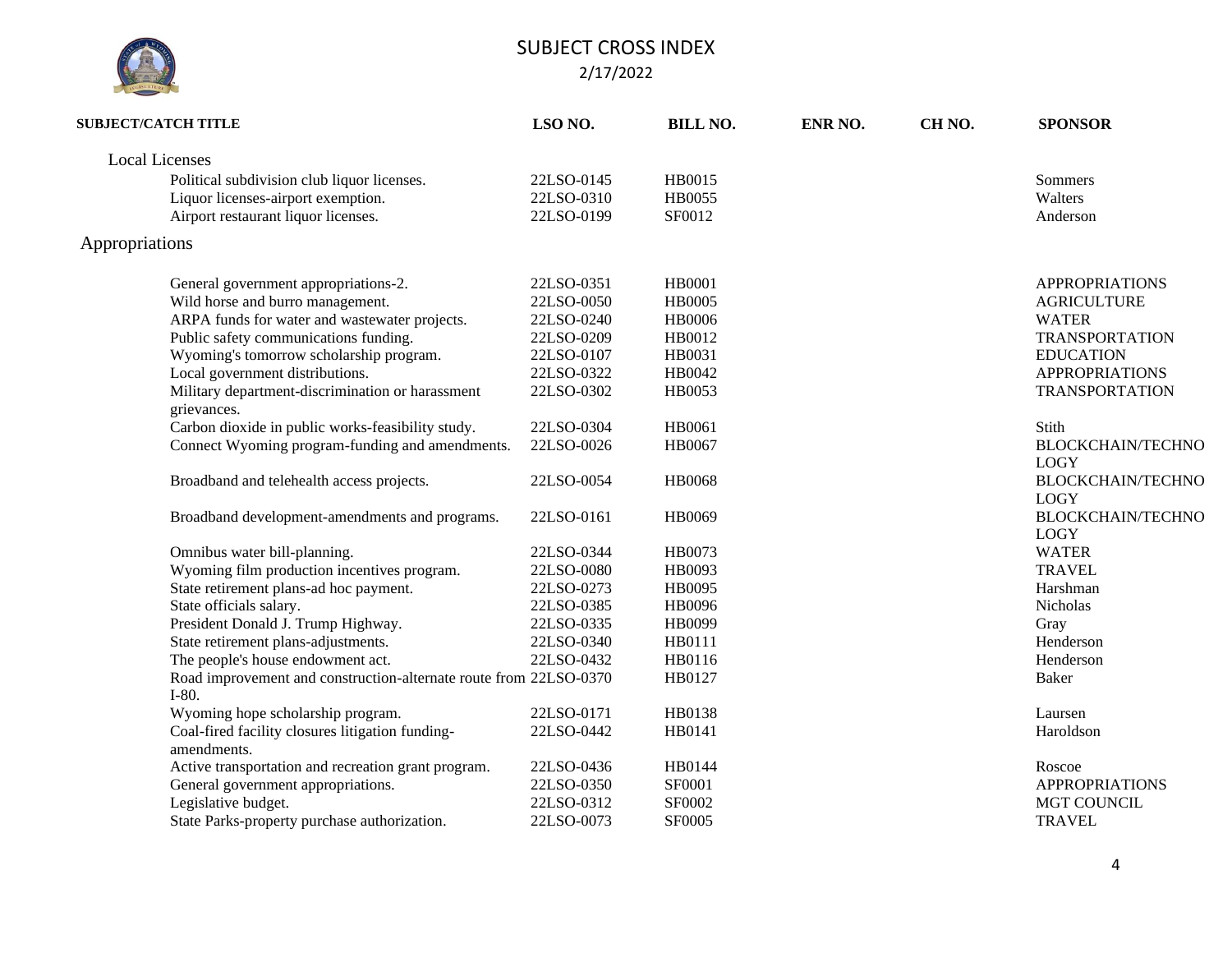

| <b>SUBJECT/CATCH TITLE</b> |                                                                    | LSO NO.    | <b>BILL NO.</b> | ENR NO. | CH <sub>NO</sub> . | <b>SPONSOR</b>                          |
|----------------------------|--------------------------------------------------------------------|------------|-----------------|---------|--------------------|-----------------------------------------|
|                            | District judge positions-authorization and funding.                | 22LSO-0238 | SF0026          |         |                    | <b>JUDICIARY</b>                        |
|                            | Wyoming community college investment fund.                         | 22LSO-0108 | SF0030          |         |                    | <b>EDUCATION</b>                        |
|                            | K-3 reading assessment and intervention program.                   | 22LSO-0106 | SF0032          |         |                    | <b>EDUCATION</b>                        |
|                            | Pharmacy benefit managers act enhancements.                        | 22LSO-0147 | SF0036          |         |                    | <b>LABOR</b>                            |
|                            | Monthly ad valorem tax revisions.                                  | 22LSO-0234 | <b>SF0038</b>   |         |                    | <b>REVENUE</b>                          |
|                            | Firemen's pension plan benefits.                                   | 22LSO-0125 | SF0039          |         |                    | <b>APPROPRIATIONS</b>                   |
|                            | Solid waste cease and transfer program funding.                    | 22LSO-0200 | SF0046          |         |                    | <b>MINERALS</b>                         |
|                            | 2022 large project funding.                                        | 22LSO-0333 | SF0048          |         |                    | <b>NAT RES FUND</b>                     |
|                            | Insurance sandbox.                                                 | 22LSO-0064 | SF0055          |         |                    | <b>BLOCKCHAIN/TECHNO</b><br><b>LOGY</b> |
|                            | Wyoming council for women's issues-workforce services.22LSO-0132   |            | <b>SF0058</b>   |         |                    | <b>APPROPRIATIONS</b>                   |
|                            | American rescue plan act recovery funds appropriations. 22LSO-0353 |            | SF0066          |         |                    | <b>APPROPRIATIONS</b>                   |
|                            | State funded capital construction.                                 | 22LSO-0352 | SF0067          |         |                    | <b>APPROPRIATIONS</b>                   |
|                            | Omnibus water bill-construction.                                   | 22LSO-0345 | <b>SF0080</b>   |         |                    | <b>WATER</b>                            |
|                            | Massage therapy-practice act.                                      | 22LSO-0286 | SF0091          |         |                    | Schuler                                 |
|                            | Federal emergency COVID-19 relief funding-limitations. 22LSO-0295  |            | SF0098          |         |                    | <b>APPROPRIATIONS</b>                   |
|                            | Banks/Banking/Finance                                              |            |                 |         |                    |                                         |
|                            | Crimes/Offenses and Penalties                                      |            |                 |         |                    |                                         |
|                            | Financial exploitation of vulnerable adults.                       | 22LSO-0336 | SF0076          |         |                    | Case                                    |
|                            | Social credit scores-use prohibited.                               | 22LSO-0416 | SF0108          |         |                    | <b>Biteman</b>                          |
|                            | Special Purpose Depository Institutions                            |            |                 |         |                    |                                         |
|                            | Digital asset custodian tax.                                       | 22LSO-0363 | HB0113          |         |                    | Henderson                               |
| Children                   |                                                                    |            |                 |         |                    |                                         |
|                            |                                                                    |            |                 |         |                    |                                         |
|                            | <b>Child Care Facilities</b>                                       |            |                 |         |                    |                                         |
|                            | Ban on COVID-19 vaccine passports.                                 | 22LSO-0427 | HB0121          |         |                    | Gray                                    |
|                            | Revisor's bill.                                                    | 22LSO-0017 | SF0070          |         |                    | MGT COUNCIL                             |
|                            | Child care facility certification exemption.                       | 22LSO-0332 | SF0085          |         |                    | Perkins                                 |
| Juveniles                  |                                                                    |            |                 |         |                    |                                         |
|                            | Juvenile justice data reporting.                                   | 22LSO-0111 | HB0037          |         |                    | <b>JUDICIARY</b>                        |
|                            | Absenteeism and truancy.                                           | 22LSO-0103 | SF0031          |         |                    | <b>EDUCATION</b>                        |
| Parents                    |                                                                    |            |                 |         |                    |                                         |
|                            | Protection of parental rights-application.                         | 22LSO-0265 | <b>HB0083</b>   |         |                    | Stith                                   |
|                            | Temporary delegation of parental authority.                        | 22LSO-0035 | SF0013          |         |                    | <b>TRANSPORTATION</b>                   |
|                            | Revisor's bill.                                                    | 22LSO-0017 | SF0070          |         |                    | <b>MGT COUNCIL</b>                      |
|                            |                                                                    |            |                 |         |                    |                                         |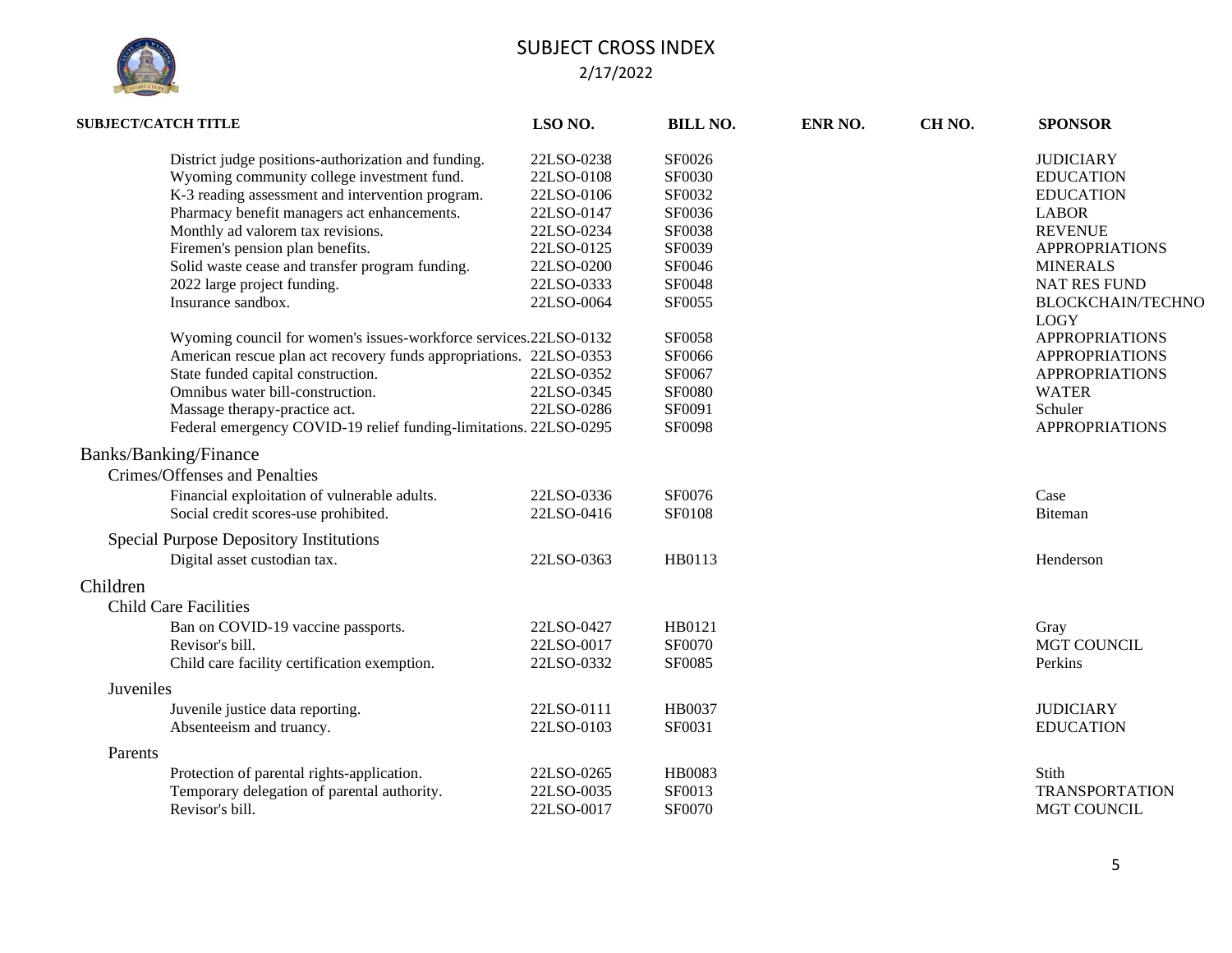

| <b>SUBJECT/CATCH TITLE</b>                              | LSO <sub>NO.</sub> | <b>BILL NO.</b> | ENR NO. | CH <sub>NO</sub> . | <b>SPONSOR</b>          |
|---------------------------------------------------------|--------------------|-----------------|---------|--------------------|-------------------------|
| Protection                                              |                    |                 |         |                    |                         |
| Tribal reference amendments.                            | 22LSO-0110         | <b>HB0010</b>   |         |                    | <b>TRIBAL RELATIONS</b> |
| Absenteeism and truancy.                                | 22LSO-0103         | SF0031          |         |                    | <b>EDUCATION</b>        |
| Revisor's bill.                                         | 22LSO-0017         | SF0070          |         |                    | MGT COUNCIL             |
| Child protection-dangerous drugs.                       | 22LSO-0142         | SF0089          |         |                    | Hutchings               |
| <b>Cities and Towns</b>                                 |                    |                 |         |                    |                         |
| Fire and Police Departments                             |                    |                 |         |                    |                         |
| Civil service commission administration.                | 22LSO-0401         | HB0077          |         |                    | <b>Burkhart</b>         |
| Firemen's pension plan benefits.                        | 22LSO-0125         | SF0039          |         |                    | <b>APPROPRIATIONS</b>   |
| Penalties for mandating COVID-19 vaccinations-2.        | 22LSO-0396         | SF0094          |         |                    | James                   |
| <b>General Provisions</b>                               |                    |                 |         |                    |                         |
| Disposition of water rights.                            | 22LSO-0109         | HB0002          |         |                    | <b>WATER</b>            |
| Industrial revenue bonds-PILOT payments.                | 22LSO-0206         | HB0022          |         |                    | <b>REVENUE</b>          |
| Working animal protection act.                          | 22LSO-0015         | <b>HB0066</b>   |         |                    | Rodriguez-Williams      |
| Bid rejection or denial for public works contracting.   | 22LSO-0149         | <b>HB0078</b>   |         |                    | <b>APPROPRIATIONS</b>   |
| Revenue bonds for agricultural endeavors.               | 22LSO-0045         | <b>SF0009</b>   |         |                    | <b>AGRICULTURE</b>      |
| <b>Local Improvements</b>                               |                    |                 |         |                    |                         |
| Bid rejection or denial for public works contracting.   | 22LSO-0149         | <b>HB0078</b>   |         |                    | <b>APPROPRIATIONS</b>   |
| Public Improvements                                     |                    |                 |         |                    |                         |
| Municipal services-recovery actions.                    | 22LSO-0407         | HB0112          |         |                    | Blackburn               |
| City/County/State/Local Powers                          |                    |                 |         |                    |                         |
| Tourism improvement districts.                          | 22LSO-0062         | <b>HB0048</b>   |         |                    | <b>CORPORATIONS</b>     |
| <b>Intergovernmental Cooperation</b>                    |                    |                 |         |                    |                         |
| Tribal reference amendments.                            | 22LSO-0110         | <b>HB0010</b>   |         |                    | <b>TRIBAL RELATIONS</b> |
| Water state revolving funds amendments.                 | 22LSO-0408         | HB0107          |         |                    | Simpson                 |
| <b>Public Property</b>                                  |                    |                 |         |                    |                         |
| Bid rejection or denial for public works contracting.   | 22LSO-0149         | <b>HB0078</b>   |         |                    | <b>APPROPRIATIONS</b>   |
| Revisor's bill.                                         | 22LSO-0017         | SF0070          |         |                    | MGT COUNCIL             |
| <b>Special Districts</b>                                |                    |                 |         |                    |                         |
| Examination of books of certain districts and entities. | 22LSO-0075         | HB0056          |         |                    | <b>MGT AUDIT</b>        |
| Telephone Service                                       |                    |                 |         |                    |                         |
|                                                         |                    |                 |         |                    |                         |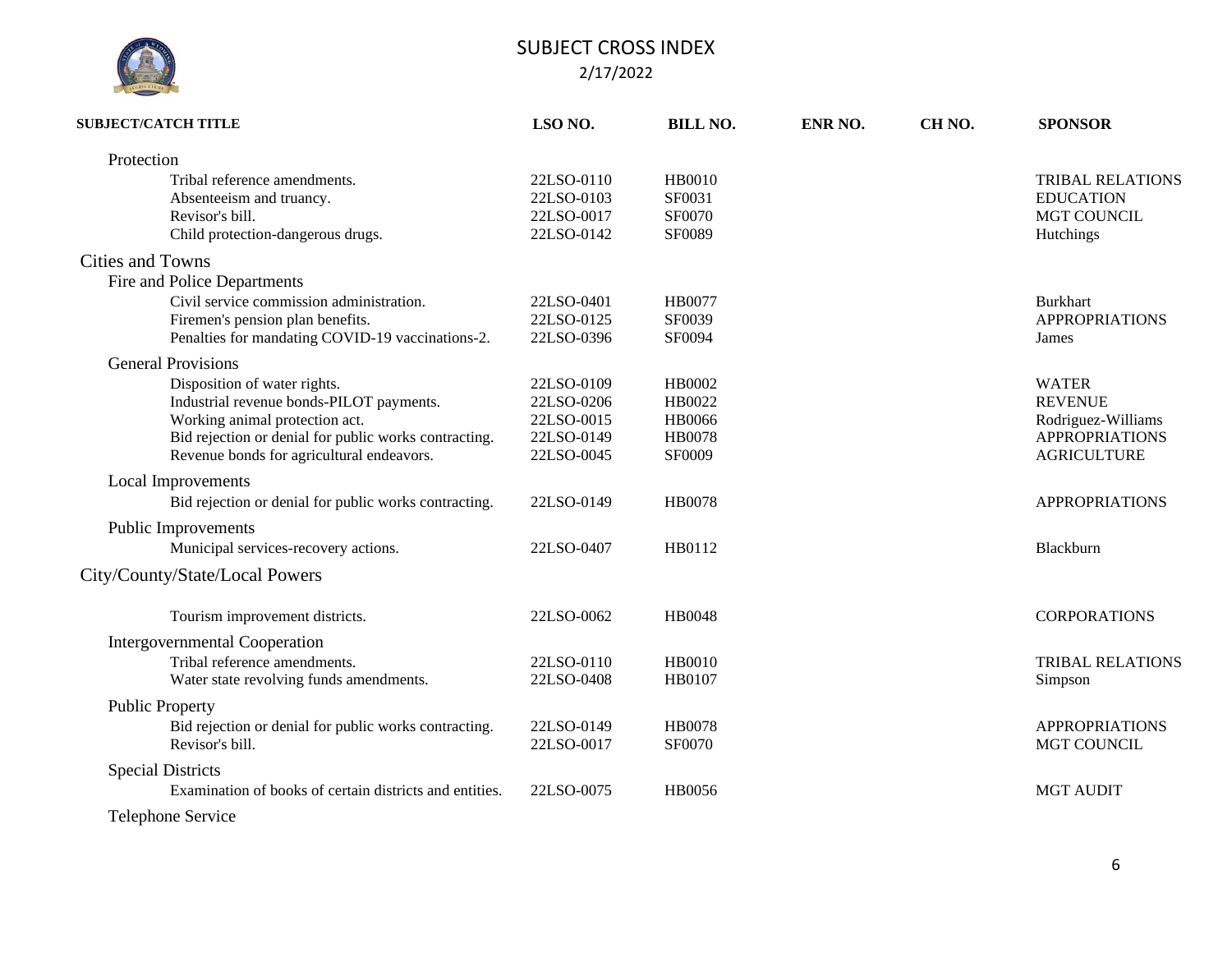

| <b>SUBJECT/CATCH TITLE</b> |                                                                                                       | LSO NO.                  | <b>BILL NO.</b>         | ENR NO. | CH <sub>NO</sub> . | <b>SPONSOR</b>    |
|----------------------------|-------------------------------------------------------------------------------------------------------|--------------------------|-------------------------|---------|--------------------|-------------------|
|                            | Expanding next generation 911.                                                                        | 22LSO-0246               | SF0041                  |         |                    | Kost              |
|                            | Uniform Municipal Fiscal Procedures: Public Records/Documents and Meetings                            |                          |                         |         |                    |                   |
|                            | General regulatory sandbox program.                                                                   | 22LSO-0252               | HB0135                  |         |                    | Andrew            |
| Civil Procedure            |                                                                                                       |                          |                         |         |                    |                   |
| Adoption                   |                                                                                                       |                          |                         |         |                    |                   |
|                            | Adopting parties update.                                                                              | 22LSO-0356               | HB0134                  |         |                    | Oakley            |
| Change of Name             |                                                                                                       |                          |                         |         |                    |                   |
|                            | Name change notice publication of minors amendment.<br>Name change-duration of residency requirement. | 22LSO-0292<br>22LSO-0279 | <b>HB0088</b><br>SF0077 |         |                    | Harshman<br>Ellis |
| Civil Actions              |                                                                                                       |                          |                         |         |                    |                   |
|                            | Ban on COVID-19 vaccine passports.                                                                    | 22LSO-0427               | HB0121                  |         |                    | Gray              |
|                            | COVID and mRNA vaccine status-privacy and<br>discrimination.                                          | 22LSO-0418               | <b>SF0088</b>           |         |                    | Bouchard          |
|                            | <b>Eminent Domain</b>                                                                                 |                          |                         |         |                    |                   |
|                            | Attorney general-elected official.                                                                    | 22LSO-0417               | SF0107                  |         |                    | Bouchard          |
|                            | Governmental Claims                                                                                   |                          |                         |         |                    |                   |
|                            | Ban on teaching and training critical race theory.                                                    | 22LSO-0126               | HB0097                  |         |                    | Gray              |
|                            | Second Amendment Preservation Act-2.                                                                  | 22LSO-0445               | HB0133                  |         |                    | Wharff            |
|                            | Libel and Slander                                                                                     |                          |                         |         |                    |                   |
|                            | Liability for governmental healthcare providers-<br>amendment.                                        | 22LSO-0190               | SF0029                  |         |                    | <b>JUDICIARY</b>  |
|                            | Local Government Insurance Program                                                                    |                          |                         |         |                    |                   |
|                            | Local government liability pool amendments.                                                           | 22LSO-0328               | SF0053                  |         |                    | Nethercott        |
|                            | Miscellaneous Contracts and Actions/Statute of Frauds                                                 |                          |                         |         |                    |                   |
|                            | Contracts in restraint of trade.                                                                      | 22LSO-0118               | HB0038                  |         |                    | <b>JUDICIARY</b>  |
|                            | Property Exempt from Execution or Attachment                                                          |                          |                         |         |                    |                   |
|                            | Penalties for mandating COVID-19 vaccinations-2.                                                      | 22LSO-0396               | SF0094                  |         |                    | James             |
| Quo Warranto               |                                                                                                       |                          |                         |         |                    |                   |
|                            | Attorney general-elected official.                                                                    | 22LSO-0417               | <b>SF0107</b>           |         |                    | Bouchard          |
|                            | State/State Agencies and Political Subdivisions/Action by or Against                                  |                          |                         |         |                    |                   |
|                            | Attorney general-elected official.                                                                    | 22LSO-0417               | SF0107                  |         |                    | Bouchard          |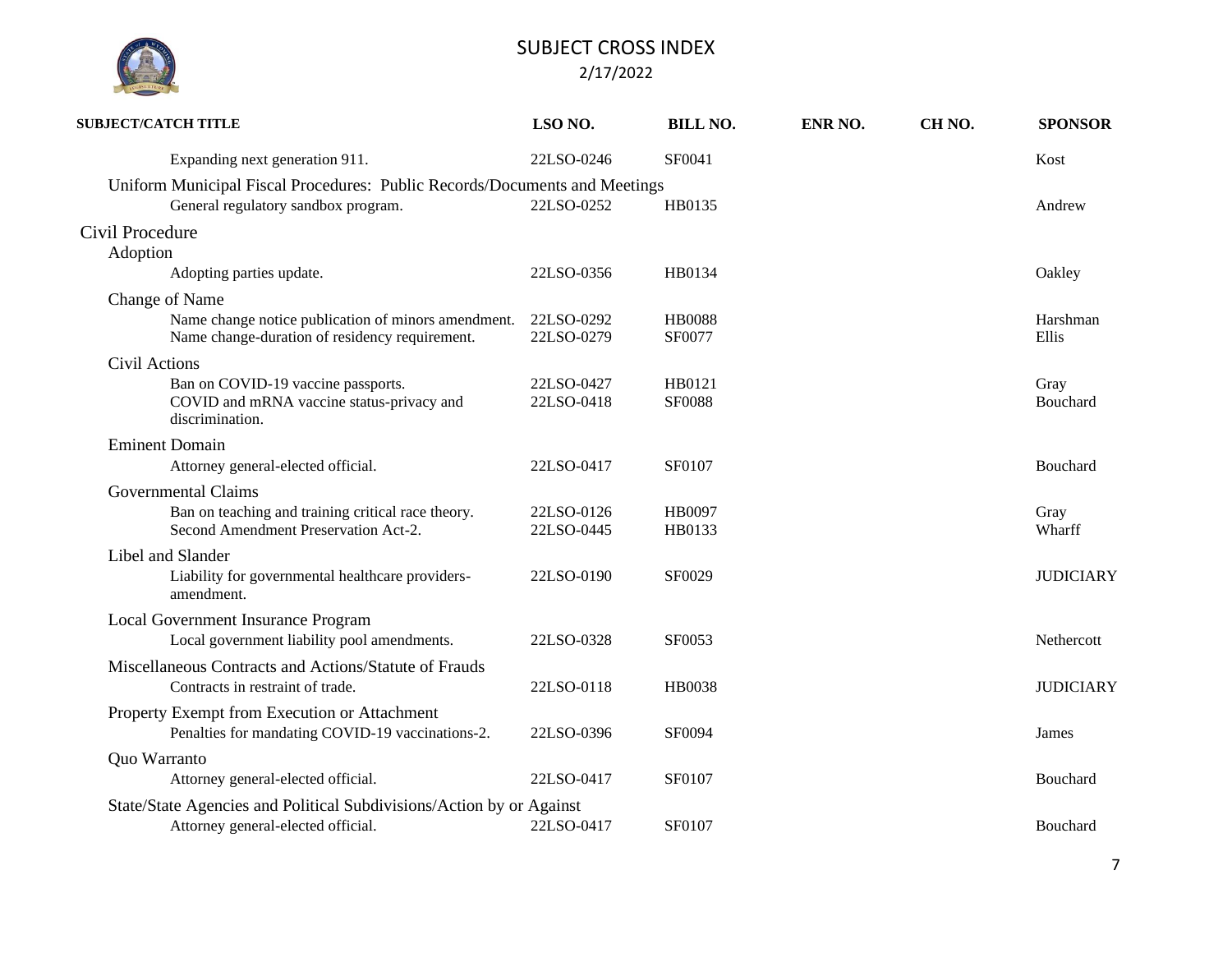| <b>SUBJECT/CATCH TITLE</b>                                                 | LSO NO.    | <b>BILL NO.</b> | ENR NO. | CH <sub>NO</sub> . | <b>SPONSOR</b>     |
|----------------------------------------------------------------------------|------------|-----------------|---------|--------------------|--------------------|
| Corporations/Partnerships/Associations<br><b>Electronic Annual Reports</b> |            |                 |         |                    |                    |
| Reporting on business franchise tax.                                       | 22LSO-0218 | SF0042          |         |                    | <b>REVENUE</b>     |
| <b>Wyoming Business Corporation Act</b>                                    |            |                 |         |                    |                    |
| Digital asset custodian tax.                                               | 22LSO-0363 | HB0113          |         |                    | Henderson          |
| Revisor's bill.                                                            | 22LSO-0017 | SF0070          |         |                    | MGT COUNCIL        |
| Wyoming Limited Liability Company Act                                      |            |                 |         |                    |                    |
| Digital asset custodian tax.                                               | 22LSO-0363 | HB0113          |         |                    | Henderson          |
| Revisor's bill.                                                            | 22LSO-0017 | SF0070          |         |                    | <b>MGT COUNCIL</b> |
| Wyoming Statutory Foundation Act                                           |            |                 |         |                    |                    |
| Digital asset custodian tax.                                               | 22LSO-0363 | HB0113          |         |                    | Henderson          |
| <b>Wyoming Statutory Trust Act</b>                                         |            |                 |         |                    |                    |
| Digital asset custodian tax.                                               | 22LSO-0363 | HB0113          |         |                    | Henderson          |
| Counties                                                                   |            |                 |         |                    |                    |
| Archaeological/Geological and Historical Museums                           |            |                 |         |                    |                    |
| Dissolution of county boards-authority.                                    | 22LSO-0121 | SF0027          |         |                    | <b>JUDICIARY</b>   |
| <b>Corporate Powers and Duties</b>                                         |            |                 |         |                    |                    |
| Working animal protection act.                                             | 22LSO-0015 | <b>HB0066</b>   |         |                    | Rodriguez-Williams |
| <b>County Officers</b>                                                     |            |                 |         |                    |                    |
| County and district attorneys-salary amendments.                           | 22LSO-0247 | HB0063          |         |                    | Greear             |
| County officers-salaries.                                                  | 22LSO-0411 | HB0091          |         |                    | Greear             |
| Removal of political parties from elections.                               | 22LSO-0448 | HB0152          |         |                    | Yin                |
| Dissolution of county boards-authority.                                    | 22LSO-0121 | SF0027          |         |                    | <b>JUDICIARY</b>   |
| County offices open to the public.                                         | 22LSO-0389 | SF0063          |         |                    | Case               |
| Attorney general-elected official.                                         | 22LSO-0417 | SF0107          |         |                    | Bouchard           |
| Fairgrounds/Airports/Parks/Pleasure Grounds and Recreational Systems       |            |                 |         |                    |                    |
| Dissolution of county boards-authority.                                    | 22LSO-0121 | <b>SF0027</b>   |         |                    | <b>JUDICIARY</b>   |
| Planning and Zoning                                                        |            |                 |         |                    |                    |
| Disposition of water rights.                                               | 22LSO-0109 | HB0002          |         |                    | <b>WATER</b>       |
| Conservation easements amendments.                                         | 22LSO-0386 | HB0140          |         |                    | Ottman             |
| Solid Waste Disposal Districts                                             |            |                 |         |                    |                    |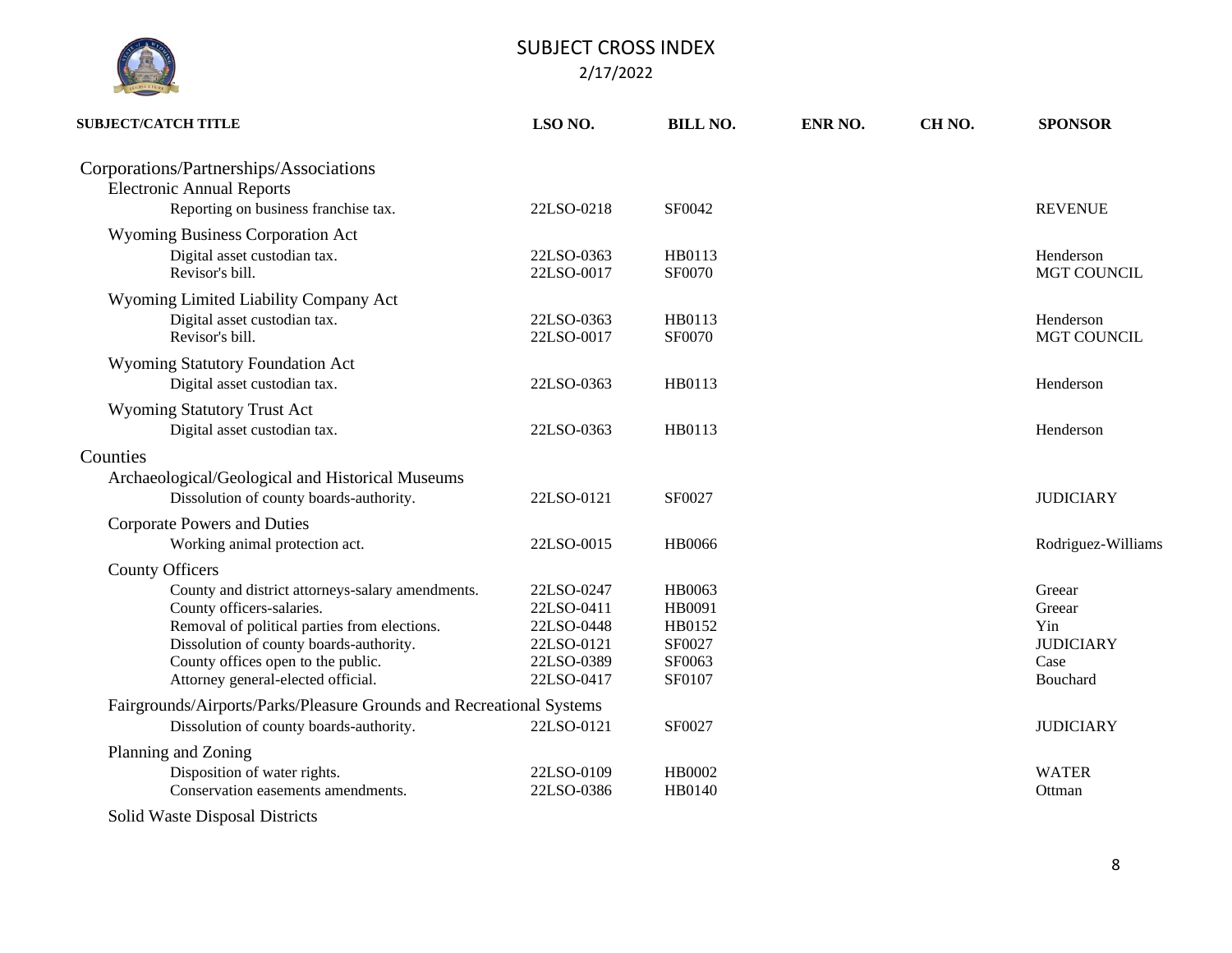|            | <b>SUBJECT/CATCH TITLE</b>                                                                                    | LSO NO.                  | <b>BILL NO.</b>         | ENR NO. | CH <sub>NO</sub> . | <b>SPONSOR</b>                                     |
|------------|---------------------------------------------------------------------------------------------------------------|--------------------------|-------------------------|---------|--------------------|----------------------------------------------------|
|            | Dissolution of county boards-authority.                                                                       | 22LSO-0121               | SF0027                  |         |                    | <b>JUDICIARY</b>                                   |
| Courts     |                                                                                                               |                          |                         |         |                    |                                                    |
|            | District judge positions-authorization.                                                                       | 22LSO-0117               | SF0025                  |         |                    | <b>JUDICIARY</b>                                   |
|            | <b>Chancery Courts</b>                                                                                        |                          |                         |         |                    |                                                    |
|            | Chancery court vacancy amendments.                                                                            | 22LSO-0100               | SF0057                  |         |                    | <b>APPROPRIATIONS</b>                              |
|            | District Court                                                                                                |                          |                         |         |                    |                                                    |
|            | Supreme court justices and district judges-retirement.<br>District judge positions-authorization and funding. | 22LSO-0115<br>22LSO-0238 | HJ0001<br>SF0026        |         |                    | <b>JUDICIARY</b><br><b>JUDICIARY</b>               |
| In General |                                                                                                               |                          |                         |         |                    |                                                    |
|            | Tribal reference amendments.<br>Judges-housing allowance.                                                     | 22LSO-0110<br>22LSO-0266 | HB0010<br><b>HB0040</b> |         |                    | <b>TRIBAL RELATIONS</b><br><b>JUDICIARY</b>        |
|            | Supreme Court                                                                                                 |                          |                         |         |                    |                                                    |
|            | Supreme court justices and district judges-retirement.                                                        | 22LSO-0115               | HJ0001                  |         |                    | <b>JUDICIARY</b>                                   |
|            | Crimes and Offenses<br>Miscellaneous Offenses                                                                 |                          |                         |         |                    |                                                    |
|            | Vaccine requirements-limitations.                                                                             | 22LSO-0052               | HB0032                  |         |                    | <b>LABOR</b>                                       |
|            | Offenses Against Morals/Decency and Family<br>Child endangering-controlled substance use while<br>pregnant.   | 22LSO-0224               | <b>HB0085</b>           |         |                    | Oakley                                             |
|            | <b>Offenses Against Property</b>                                                                              |                          |                         |         |                    |                                                    |
|            | Painted fenceposts-no trespassing.<br>Digital identity protection.                                            | 22LSO-0268<br>22LSO-0203 | HB0019<br><b>HB0070</b> |         |                    | Flitner<br><b>BLOCKCHAIN/TECHNO</b><br><b>LOGY</b> |
|            | Trespass by drone.                                                                                            | 22LSO-0444               | HB0128                  |         |                    | Sommers                                            |
|            | Offenses Against Public Administration                                                                        |                          |                         |         |                    |                                                    |
|            | Penalties for mandating COVID-19 vaccinations-2.                                                              | 22LSO-0396               | SF0094                  |         |                    | James                                              |
|            | Offenses Against the Person                                                                                   |                          |                         |         |                    |                                                    |
|            | Manslaughter amendments.                                                                                      | 22LSO-0131               | <b>HB0150</b>           |         |                    | Romero-Martinez                                    |
|            | Child protection-dangerous drugs.<br>Stalking amendments.                                                     | 22LSO-0142<br>22LSO-0404 | SF0089<br><b>SF0100</b> |         |                    | Hutchings<br>Landen                                |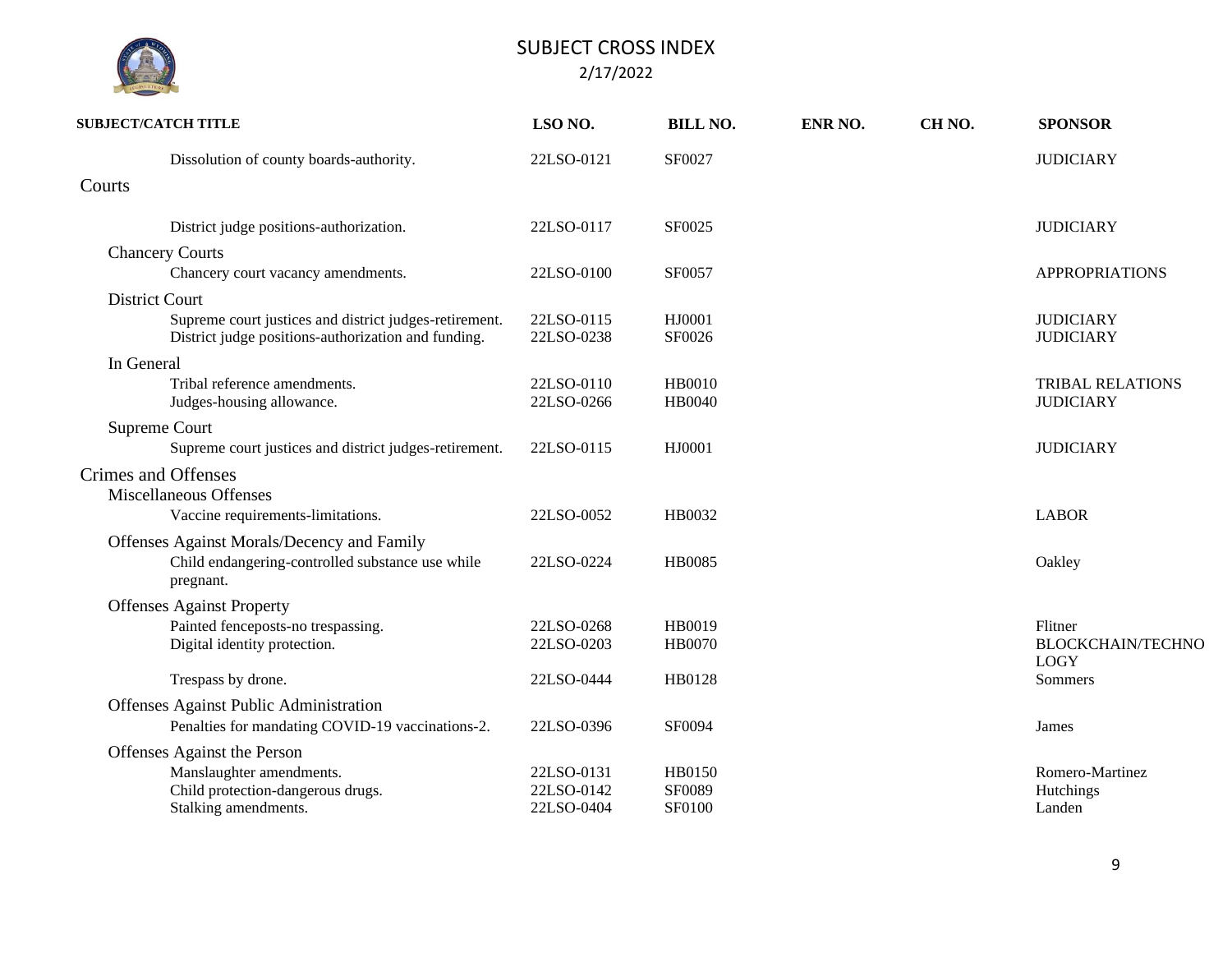

| <b>SUBJECT/CATCH TITLE</b>                                                                                                                                                                                                                                                                                                                                                                   | LSO <sub>NO</sub> .                                                                            | <b>BILL NO.</b>                                                                     | ENR NO. | CH <sub>NO</sub> . | <b>SPONSOR</b>                                                                                                                         |
|----------------------------------------------------------------------------------------------------------------------------------------------------------------------------------------------------------------------------------------------------------------------------------------------------------------------------------------------------------------------------------------------|------------------------------------------------------------------------------------------------|-------------------------------------------------------------------------------------|---------|--------------------|----------------------------------------------------------------------------------------------------------------------------------------|
| <b>Criminal Procedure</b>                                                                                                                                                                                                                                                                                                                                                                    |                                                                                                |                                                                                     |         |                    |                                                                                                                                        |
| <b>Criminal History Records</b>                                                                                                                                                                                                                                                                                                                                                              |                                                                                                |                                                                                     |         |                    |                                                                                                                                        |
| Juvenile justice data reporting.<br>Pre-application determinations for licensing.<br>Prohibiting the release of mugshots unless convicted.<br>Board of psychology-behavior analyst regulation.<br>Nursing home administrators.<br>Sex offender termination of duty to register-amendments. 22LSO-0186<br>Criminal record dissemination-military department.<br>Massage therapy-practice act. | 22LSO-0111<br>22LSO-0175<br>22LSO-0263<br>22LSO-0341<br>22LSO-0081<br>22LSO-0299<br>22LSO-0286 | HB0037<br>HB0039<br>HB0051<br>HB0110<br>SF0023<br>SF0028<br><b>SF0040</b><br>SF0091 |         |                    | <b>JUDICIARY</b><br><b>JUDICIARY</b><br><b>Banks</b><br>Larsen<br><b>LABOR</b><br><b>JUDICIARY</b><br><b>TRANSPORTATION</b><br>Schuler |
| Fugitives and Prevention of Crime<br>Attorney general-elected official.                                                                                                                                                                                                                                                                                                                      | 22LSO-0417                                                                                     | SF0107                                                                              |         |                    | Bouchard                                                                                                                               |
| <b>Private Correctional Facilities</b><br>Attorney general-elected official.                                                                                                                                                                                                                                                                                                                 | 22LSO-0417                                                                                     | SF0107                                                                              |         |                    | Bouchard                                                                                                                               |
| Sentence and Imprisonment<br>Substance abuse and mental health-accreditation<br>amendments.                                                                                                                                                                                                                                                                                                  | 22LSO-0245                                                                                     | SF0021                                                                              |         |                    | Kost                                                                                                                                   |
| Defense Forces and Affairs<br>Administration                                                                                                                                                                                                                                                                                                                                                 |                                                                                                |                                                                                     |         |                    |                                                                                                                                        |
| Military assistance trust fund-authorized uses.<br>Military department-discrimination or harassment<br>grievances.                                                                                                                                                                                                                                                                           | 22LSO-0034<br>22LSO-0302                                                                       | HB0016<br>HB0053                                                                    |         |                    | <b>TRANSPORTATION</b><br><b>TRANSPORTATION</b>                                                                                         |
| Military department-annual report.                                                                                                                                                                                                                                                                                                                                                           | 22LSO-0300                                                                                     | SF0045                                                                              |         |                    | <b>TRANSPORTATION</b>                                                                                                                  |
| <b>Wyoming National Guard</b>                                                                                                                                                                                                                                                                                                                                                                |                                                                                                |                                                                                     |         |                    |                                                                                                                                        |
| Military department-discrimination or harassment<br>grievances.                                                                                                                                                                                                                                                                                                                              | 22LSO-0302                                                                                     | HB0053                                                                              |         |                    | <b>TRANSPORTATION</b>                                                                                                                  |
| Economic Development                                                                                                                                                                                                                                                                                                                                                                         |                                                                                                |                                                                                     |         |                    |                                                                                                                                        |
| Carbon dioxide in public works-feasibility study.<br>Broadband development-amendments and programs.                                                                                                                                                                                                                                                                                          | 22LSO-0304<br>22LSO-0161                                                                       | HB0061<br>HB0069                                                                    |         |                    | Stith<br><b>BLOCKCHAIN/TECHNO</b><br><b>LOGY</b>                                                                                       |

### Education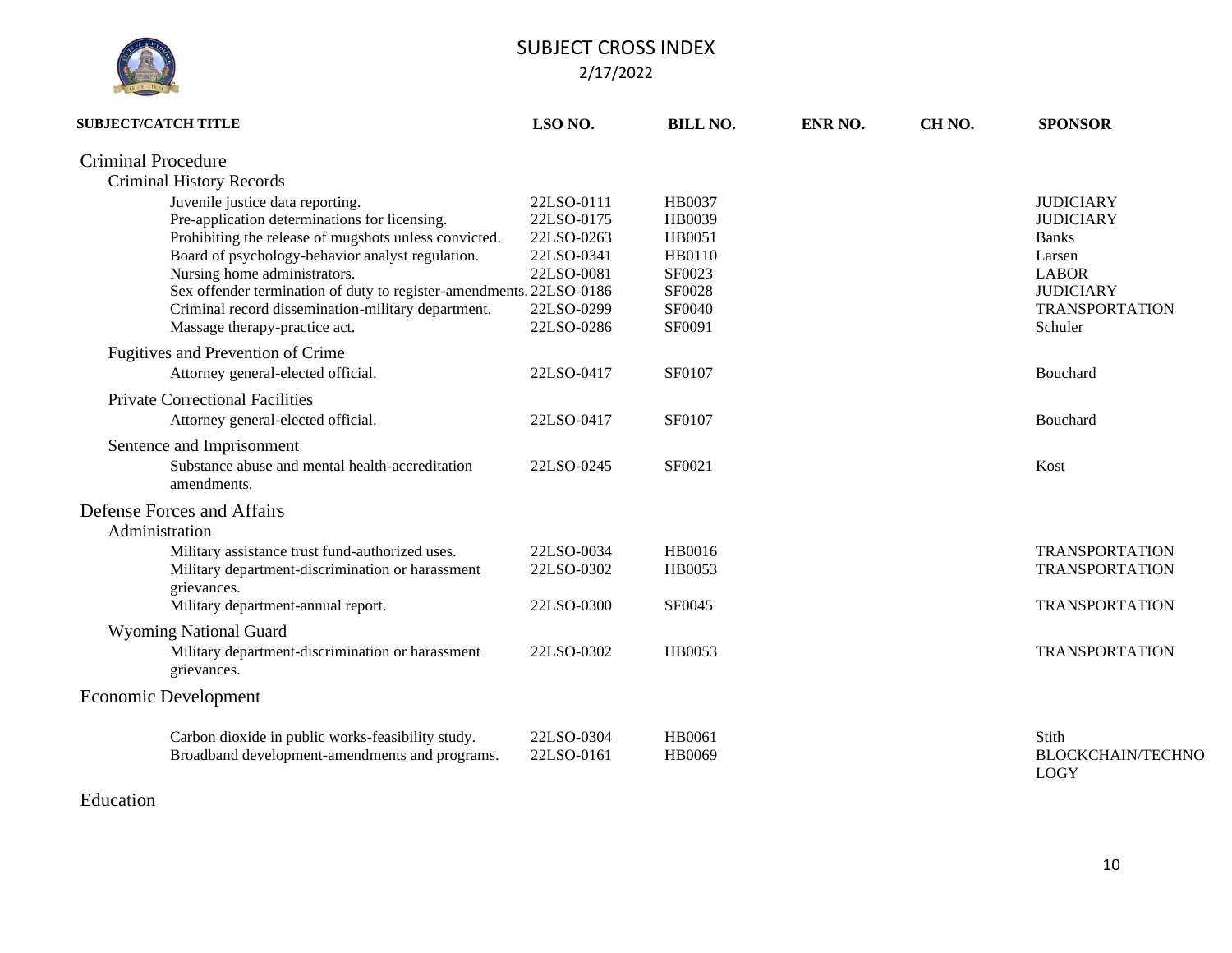|  | <b>ISLATURE</b> |  |
|--|-----------------|--|

| <b>SUBJECT/CATCH TITLE</b>                                            | LSO NO.    | <b>BILL NO.</b> | ENR NO. | CH <sub>NO</sub> . | <b>SPONSOR</b>          |
|-----------------------------------------------------------------------|------------|-----------------|---------|--------------------|-------------------------|
| Fairness in women's sports act.                                       | 22LSO-0086 | SF0051          |         |                    | Schuler                 |
| <b>Capital Construction Projects</b>                                  |            |                 |         |                    |                         |
| Revisor's bill.                                                       | 22LSO-0017 | SF0070          |         |                    | <b>MGT COUNCIL</b>      |
| <b>Community Colleges</b>                                             |            |                 |         |                    |                         |
| Hathaway lump sum merit scholarship.                                  | 22LSO-0163 | <b>HB0028</b>   |         |                    | <b>EDUCATION</b>        |
| Wyoming community college investment fund.                            | 22LSO-0108 | SF0030          |         |                    | <b>EDUCATION</b>        |
| Community college district elections.                                 | 22LSO-0053 | SF0043          |         |                    | Wasserburger            |
| <b>Cooperative Educational Services</b>                               |            |                 |         |                    |                         |
| BOCES as local education agencies.                                    | 22LSO-0013 | <b>HB0050</b>   |         |                    | Sommers                 |
| Courses of Study/Textbooks/Supplies                                   |            |                 |         |                    |                         |
| Tribal reference amendments.                                          | 22LSO-0110 | HB0010          |         |                    | <b>TRIBAL RELATIONS</b> |
| Constitutional instructional and examination<br>requirements.         | 22LSO-0172 | <b>HB0058</b>   |         |                    | Laursen                 |
| Ban on teaching and training critical race theory.                    | 22LSO-0126 | HB0097          |         |                    | Gray                    |
| Civics Transparency Act.                                              | 22LSO-0137 | SF0062          |         |                    | Driskill                |
| Education-limitations on teaching critical race history-2. 22LSO-0127 |            | SF0103          |         |                    | McKeown                 |
| <b>Higher Education Generally</b>                                     |            |                 |         |                    |                         |
| Tribal reference amendments.                                          | 22LSO-0110 | <b>HB0010</b>   |         |                    | <b>TRIBAL RELATIONS</b> |
| Hathaway lump sum merit scholarship.                                  | 22LSO-0163 | HB0028          |         |                    | <b>EDUCATION</b>        |
| Hathaway scholarship amendments.                                      | 22LSO-0104 | HB0029          |         |                    | <b>EDUCATION</b>        |
| Wyoming's tomorrow scholarship program.                               | 22LSO-0107 | HB0031          |         |                    | <b>EDUCATION</b>        |
| Athletics challenge matching program amendments.                      | 22LSO-0343 | HB0084          |         |                    | MacGuire                |
| Revisor's bill.                                                       | 22LSO-0017 | SF0070          |         |                    | <b>MGT COUNCIL</b>      |
| <b>Public Television</b>                                              |            |                 |         |                    |                         |
| Repeal of specified state boards and commissions.                     | 22LSO-0076 | SF0049          |         |                    | <b>MGT AUDIT</b>        |
| Pupils                                                                |            |                 |         |                    |                         |
| Tribal reference amendments.                                          | 22LSO-0110 | <b>HB0010</b>   |         |                    | <b>TRIBAL RELATIONS</b> |
| Vaccine requirements-limitations.                                     | 22LSO-0052 | HB0032          |         |                    | <b>LABOR</b>            |
| Ban on COVID-19 vaccine passports.                                    | 22LSO-0427 | HB0121          |         |                    | Gray                    |
| Wyoming hope scholarship program.                                     | 22LSO-0171 | HB0138          |         |                    | Laursen                 |
| Absenteeism and truancy.                                              | 22LSO-0103 | SF0031          |         |                    | <b>EDUCATION</b>        |
| School Districts in General                                           |            |                 |         |                    |                         |
| Tribal reference amendments.                                          | 22LSO-0110 | <b>HB0010</b>   |         |                    | <b>TRIBAL RELATIONS</b> |
|                                                                       |            |                 |         |                    |                         |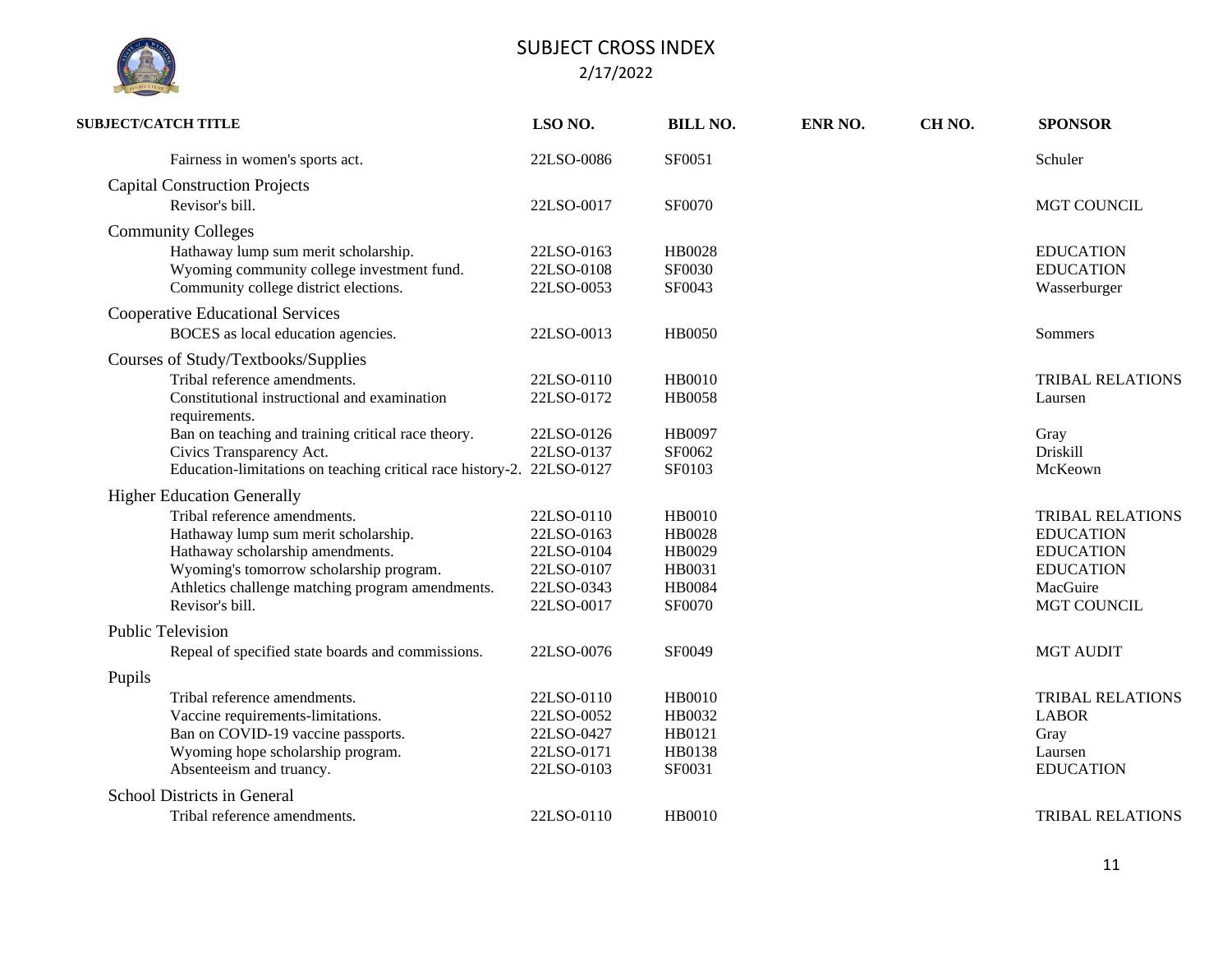

| <b>SUBJECT/CATCH TITLE</b>                                                                                                                                                                                                       | LSO NO.                                                                          | <b>BILL NO.</b>                                                 | ENR NO. | CH <sub>NO</sub> . | <b>SPONSOR</b>                                                                                           |
|----------------------------------------------------------------------------------------------------------------------------------------------------------------------------------------------------------------------------------|----------------------------------------------------------------------------------|-----------------------------------------------------------------|---------|--------------------|----------------------------------------------------------------------------------------------------------|
| Bid rejection or denial for public works contracting.<br>Absenteeism and truancy.<br>K-3 reading assessment and intervention program.<br>Civics Transparency Act.<br>Revisor's bill.<br>Language proficiency-seal of biliteracy. | 22LSO-0149<br>22LSO-0103<br>22LSO-0106<br>22LSO-0137<br>22LSO-0017<br>22LSO-0313 | <b>HB0078</b><br>SF0031<br>SF0032<br>SF0062<br>SF0070<br>SF0078 |         |                    | <b>APPROPRIATIONS</b><br><b>EDUCATION</b><br><b>EDUCATION</b><br>Driskill<br><b>MGT COUNCIL</b><br>Ellis |
| <b>School Finance</b>                                                                                                                                                                                                            |                                                                                  |                                                                 |         |                    |                                                                                                          |
| School finance-increasing cash reserves.<br>Wyoming hope scholarship program.<br>Codification of the education resource block grant model. 22LSO-0250<br>Revisor's bill.                                                         | 22LSO-0105<br>22LSO-0171<br>22LSO-0017                                           | <b>HB0030</b><br>HB0138<br>SF0033<br>SF0070                     |         |                    | <b>EDUCATION</b><br>Laursen<br><b>EDUCATION</b><br>MGT COUNCIL                                           |
| Teachers and Employees                                                                                                                                                                                                           |                                                                                  |                                                                 |         |                    |                                                                                                          |
| Tribal reference amendments.                                                                                                                                                                                                     | 22LSO-0110                                                                       | <b>HB0010</b>                                                   |         |                    | <b>TRIBAL RELATIONS</b>                                                                                  |
| The Administration of the State System of Education at the State Level<br>Tribal reference amendments.<br>Wyoming hope scholarship program.<br>Codification of the education resource block grant model. 22LSO-0250              | 22LSO-0110<br>22LSO-0171                                                         | HB0010<br>HB0138<br>SF0033                                      |         |                    | <b>TRIBAL RELATIONS</b><br>Laursen<br><b>EDUCATION</b>                                                   |
| Language proficiency-seal of biliteracy.                                                                                                                                                                                         | 22LSO-0313                                                                       | SF0078                                                          |         |                    | Ellis                                                                                                    |
| <b>Wyoming Education Trust Fund</b><br>Tribal reference amendments.                                                                                                                                                              | 22LSO-0110                                                                       | <b>HB0010</b>                                                   |         |                    | <b>TRIBAL RELATIONS</b>                                                                                  |
| Elections<br><b>Absentee Voting</b>                                                                                                                                                                                              |                                                                                  |                                                                 |         |                    |                                                                                                          |
| Timeline to prepare and process absentee ballots.<br>Removal of political parties from elections.<br>Collection of election ballots-prohibition.                                                                                 | 22LSO-0102<br>22LSO-0448<br>22LSO-0422                                           | HB0052<br>HB0152<br>SF0096                                      |         |                    | <b>CORPORATIONS</b><br>Yin<br>Biteman                                                                    |
| <b>Ballots</b>                                                                                                                                                                                                                   |                                                                                  |                                                                 |         |                    |                                                                                                          |
| Runoff elections.<br>Removal of political parties from elections.<br>Attorney general-elected official.                                                                                                                          | 22LSO-0330<br>22LSO-0448<br>22LSO-0417                                           | HB0074<br>HB0152<br>SF0107                                      |         |                    | Neiman<br>Yin<br>Bouchard                                                                                |
| <b>Bond Elections</b>                                                                                                                                                                                                            |                                                                                  |                                                                 |         |                    |                                                                                                          |
| Runoff elections.<br>Bond elections.                                                                                                                                                                                             | 22LSO-0330<br>22LSO-0022                                                         | HB0074<br>HB0075                                                |         |                    | Neiman<br>Styvar                                                                                         |
| <b>Campaign Practices</b>                                                                                                                                                                                                        |                                                                                  |                                                                 |         |                    |                                                                                                          |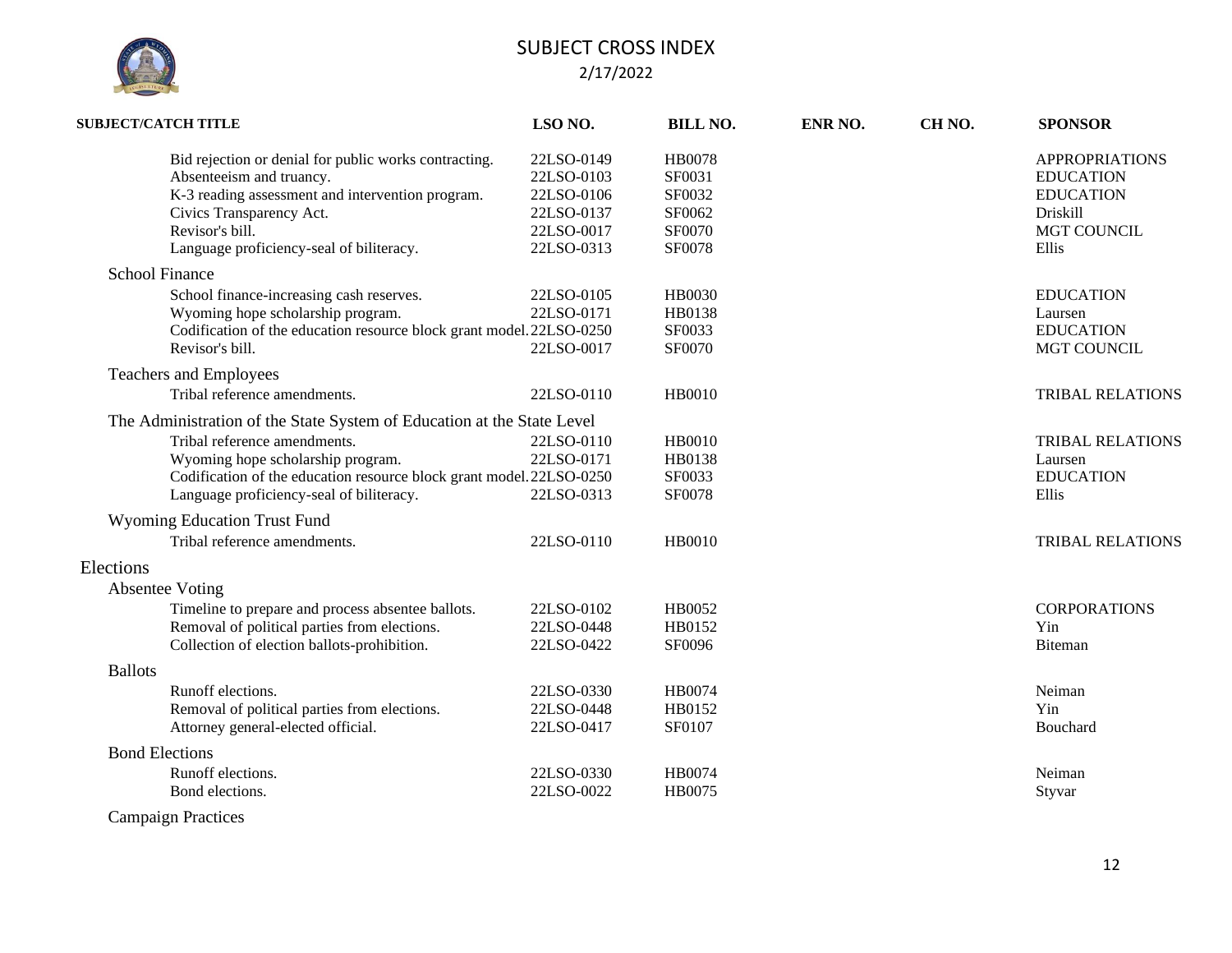

| <b>SUBJECT/CATCH TITLE</b>                                                                                                                                                                                                                                                                      | LSO <sub>NO.</sub>                                                                             | <b>BILL NO.</b>                                                    | ENR NO. | CH <sub>NO</sub> . | <b>SPONSOR</b>                                                          |
|-------------------------------------------------------------------------------------------------------------------------------------------------------------------------------------------------------------------------------------------------------------------------------------------------|------------------------------------------------------------------------------------------------|--------------------------------------------------------------------|---------|--------------------|-------------------------------------------------------------------------|
| Election reporting requirements.<br>Runoff elections.<br>Campaign reports-amendments.<br>Removal of political parties from elections.                                                                                                                                                           | 22LSO-0056<br>22LSO-0330<br>22LSO-0055<br>22LSO-0448                                           | HB0049<br>HB0074<br><b>HB0080</b><br>HB0152                        |         |                    | <b>CORPORATIONS</b><br>Neiman<br><b>CORPORATIONS</b><br>Yin             |
| <b>Canvass and Recount</b><br>Runoff elections.<br>Removal of political parties from elections.                                                                                                                                                                                                 | 22LSO-0330<br>22LSO-0448                                                                       | HB0074<br>HB0152                                                   |         |                    | Neiman<br>Yin                                                           |
| <b>Constitutional Amendments</b><br>Removal of political parties from elections.                                                                                                                                                                                                                | 22LSO-0448                                                                                     | HB0152                                                             |         |                    | Yin                                                                     |
| <b>Election Districts and Precincts</b><br>Runoff elections.                                                                                                                                                                                                                                    | 22LSO-0330                                                                                     | HB0074                                                             |         |                    | Neiman                                                                  |
| <b>Electronic Voting Systems</b><br>Removal of political parties from elections.                                                                                                                                                                                                                | 22LSO-0448                                                                                     | HB0152                                                             |         |                    | Yin                                                                     |
| <b>General Provisions</b><br>Dual public employment and office holding.<br>Runoff elections.<br>Bond elections.<br>Vacancies in elected office.<br>Removal of political parties from elections.<br>Prohibition on private funds for conducting elections.<br>Attorney general-elected official. | 22LSO-0001<br>22LSO-0330<br>22LSO-0022<br>22LSO-0438<br>22LSO-0448<br>22LSO-0366<br>22LSO-0417 | HB0026<br>HB0074<br>HB0075<br>HB0142<br>HB0152<br>SF0079<br>SF0107 |         |                    | Fortner<br>Neiman<br>Styvar<br>Harshman<br>Yin<br>Steinmetz<br>Bouchard |
| Judges of Election and Counting Boards<br>Timeline to prepare and process absentee ballots.<br>Runoff elections.                                                                                                                                                                                | 22LSO-0102<br>22LSO-0330                                                                       | HB0052<br>HB0074                                                   |         |                    | <b>CORPORATIONS</b><br>Neiman                                           |
| <b>Municipal Elections</b><br>Runoff elections.<br>Removal of political parties from elections.                                                                                                                                                                                                 | 22LSO-0330<br>22LSO-0448                                                                       | HB0074<br>HB0152                                                   |         |                    | Neiman<br>Yin                                                           |
| Nominations<br>Runoff elections.<br>Removal of political parties from elections.<br>Change in party affiliation.                                                                                                                                                                                | 22LSO-0330<br>22LSO-0448<br>22LSO-0305                                                         | HB0074<br>HB0152<br>SF0097                                         |         |                    | Neiman<br>Yin<br>Biteman                                                |
| <b>Offenses</b> and Penalties<br>Timeline to prepare and process absentee ballots.                                                                                                                                                                                                              | 22LSO-0102                                                                                     | HB0052                                                             |         |                    | <b>CORPORATIONS</b>                                                     |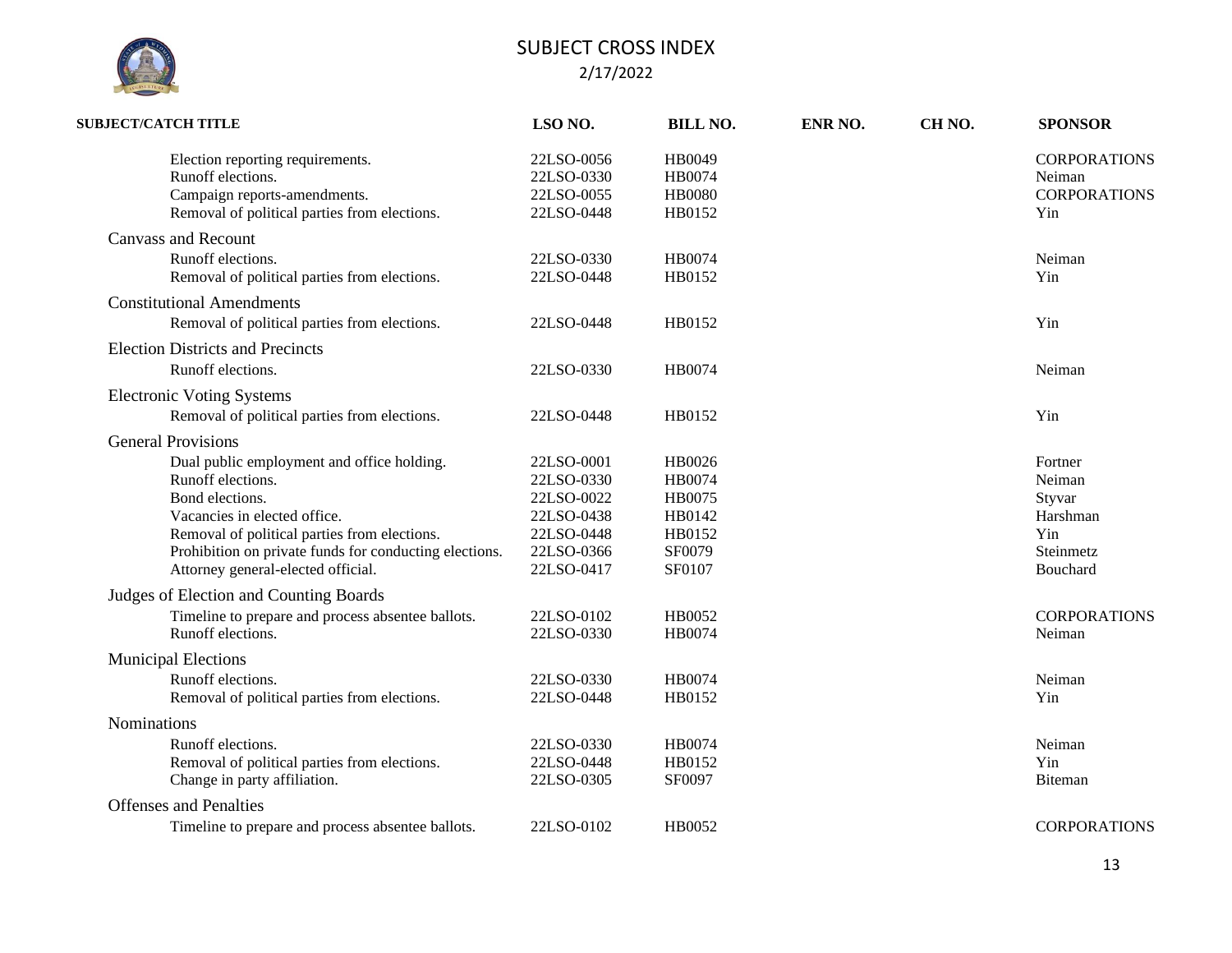|               | <b>SUBJECT/CATCH TITLE</b>                                           | LSO NO.    | <b>BILL NO.</b> | ENR NO. | CH <sub>NO</sub> . | <b>SPONSOR</b>          |
|---------------|----------------------------------------------------------------------|------------|-----------------|---------|--------------------|-------------------------|
|               | Collection of election ballots-prohibition.                          | 22LSO-0422 | <b>SF0096</b>   |         |                    | Biteman                 |
|               | <b>Political Parties</b>                                             |            |                 |         |                    |                         |
|               | Runoff elections.                                                    | 22LSO-0330 | HB0074          |         |                    | Neiman                  |
|               | Removal of political parties from elections.                         | 22LSO-0448 | HB0152          |         |                    | Yin                     |
|               | Registration                                                         |            |                 |         |                    |                         |
|               | Runoff elections.                                                    | 22LSO-0330 | HB0074          |         |                    | Neiman                  |
|               | <b>School Elections</b>                                              |            |                 |         |                    |                         |
|               | Runoff elections.                                                    | 22LSO-0330 | HB0074          |         |                    | Neiman                  |
|               | Community college district elections.                                | 22LSO-0053 | SF0043          |         |                    | Wasserburger            |
|               | <b>Special District Elections Act</b>                                |            |                 |         |                    |                         |
|               | Runoff elections.                                                    | 22LSO-0330 | HB0074          |         |                    | Neiman                  |
|               | Vacancies                                                            |            |                 |         |                    |                         |
|               | Proportional vacancy nominations.                                    | 22LSO-0376 | HB0122          |         |                    | <b>Barlow</b>           |
|               | Vacancies in elected office.                                         | 22LSO-0438 | HB0142          |         |                    | Harshman                |
|               | Removal of political parties from elections.                         | 22LSO-0448 | HB0152          |         |                    | Yin                     |
|               | Attorney general-elected official.                                   | 22LSO-0417 | SF0107          |         |                    | Bouchard                |
|               | <b>Voting Machines</b>                                               |            |                 |         |                    |                         |
|               | Removal of political parties from elections.                         | 22LSO-0448 | HB0152          |         |                    | Yin                     |
|               | <b>Wyoming Election Code</b>                                         |            |                 |         |                    |                         |
|               | Tribal reference amendments.                                         | 22LSO-0110 | HB0010          |         |                    | <b>TRIBAL RELATIONS</b> |
|               | Runoff elections.                                                    | 22LSO-0330 | <b>HB0074</b>   |         |                    | Neiman                  |
|               | Removal of political parties from elections.                         | 22LSO-0448 | HB0152          |         |                    | Yin                     |
|               | Change in party affiliation.                                         | 22LSO-0305 | SF0097          |         |                    | Biteman                 |
| Game and Fish |                                                                      |            |                 |         |                    |                         |
|               | Administration                                                       |            |                 |         |                    |                         |
|               | Painted fenceposts-no trespassing.                                   | 22LSO-0268 | HB0019          |         |                    | Flitner                 |
|               | Trophy game, big game and wild bison license<br>allocations.         | 22LSO-0150 | HB0043          |         |                    | <b>TRAVEL</b>           |
|               | Game and fish fund-investments.                                      | 22LSO-0364 | SF0059          |         |                    | <b>APPROPRIATIONS</b>   |
|               | Regulation of commercially guided boats.                             | 22LSO-0326 | <b>SF0110</b>   |         |                    | Baldwin                 |
|               | <b>Enforcement Penalties</b>                                         |            |                 |         |                    |                         |
|               | Prohibit travel across private land for hunting purposes. 22LSO-0293 |            | HB0103          |         |                    | Crago                   |
|               |                                                                      |            |                 |         |                    |                         |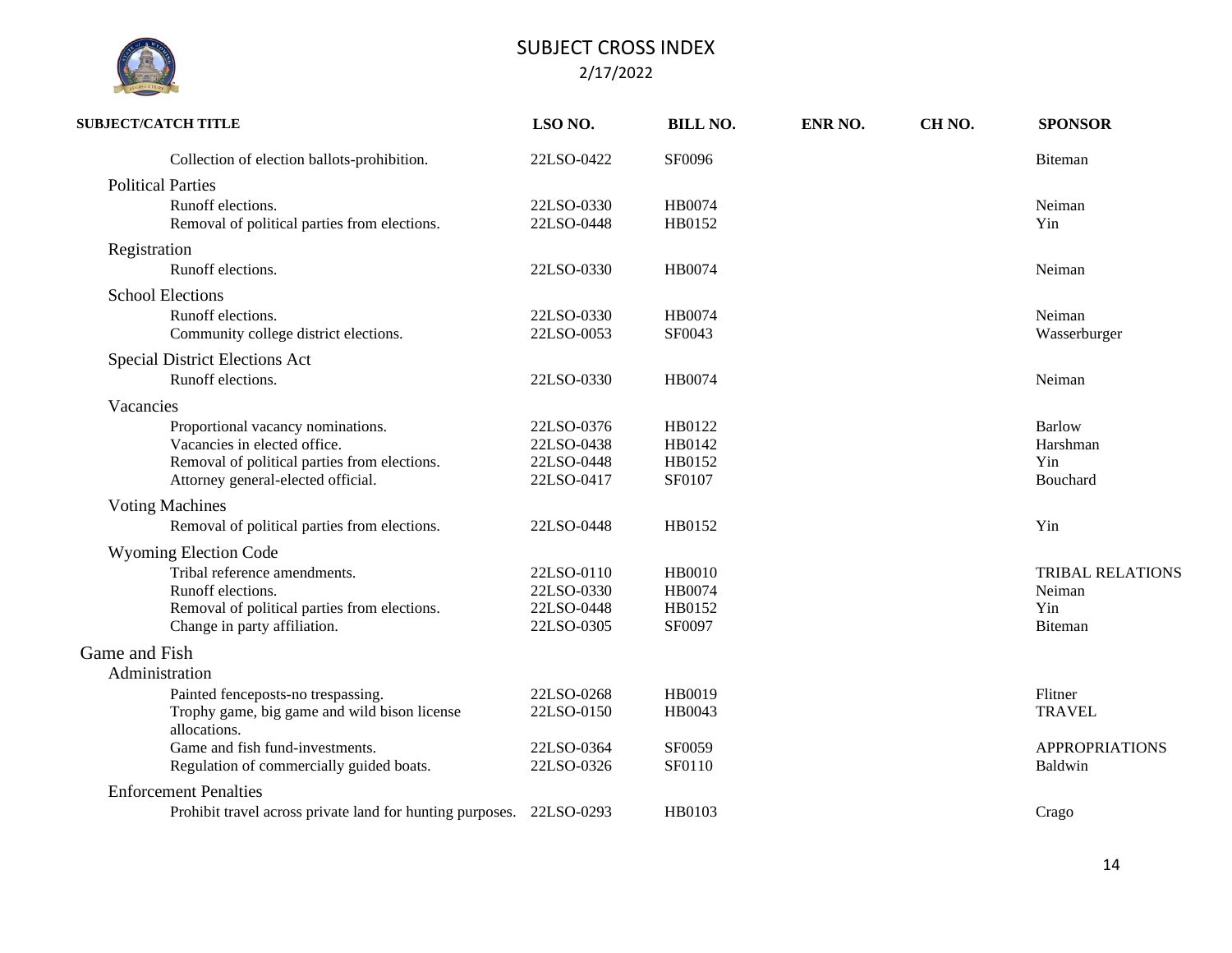| <b>SUBJECT/CATCH TITLE</b>                                                                                                       | LSO <sub>NO.</sub>                     | <b>BILL NO.</b>                   | ENR NO. | CH <sub>NO</sub> . | <b>SPONSOR</b>                                |
|----------------------------------------------------------------------------------------------------------------------------------|----------------------------------------|-----------------------------------|---------|--------------------|-----------------------------------------------|
| Game Bird Farms/Fishing Preserves<br>Sage grouse game bird farms-no certification expiration- 22LSO-0390<br>2.                   |                                        | SF0061                            |         |                    | Perkins                                       |
| <b>General Regulatory Provisions</b><br>Prohibit travel across private land for hunting purposes.<br>Wild game-use of trimmings. | 22LSO-0293<br>22LSO-0430               | HB0103<br>HB0115                  |         |                    | Crago<br>Wharff                               |
| Licenses/Fees<br>Trophy game, big game and wild bison license<br>allocations.                                                    | 22LSO-0150                             | HB0043                            |         |                    | <b>TRAVEL</b>                                 |
| Hunting license application funds.<br>Hunting and fishing-donations to support public schools. 22LSO-0257                        | 22LSO-0008                             | HB0072<br>HB0145                  |         |                    | Sommers<br>Western                            |
| Protection and Propagation of Fish<br>Aquatic invasive species-inspection enforcement.                                           | 22LSO-0072                             | <b>SF0006</b>                     |         |                    | <b>TRAVEL</b>                                 |
| <b>General Provisions</b><br>Common Law/Statutes and Rules of Construction<br>Economic development programs-tribal inclusion.    | 22LSO-0098                             | HB0009                            |         |                    | <b>TRIBAL RELATIONS</b>                       |
| Tribal reference amendments.<br>Military discharge and benefits.<br>Attorney general-elected official.                           | 22LSO-0110<br>22LSO-0253<br>22LSO-0417 | <b>HB0010</b><br>HB0082<br>SF0107 |         |                    | <b>TRIBAL RELATIONS</b><br>Wilson<br>Bouchard |
| Statutes/Supplements/Session Laws and Wyoming Digest<br>Attorney general-elected official.                                       | 22LSO-0417                             | SF0107                            |         |                    | Bouchard                                      |
| <b>Tribal Relations</b><br>Tribal reference amendments.                                                                          | 22LSO-0110                             | HB0010                            |         |                    | <b>TRIBAL RELATIONS</b>                       |
| Guardian and Ward<br>Guardianships                                                                                               |                                        |                                   |         |                    |                                               |
| Temporary delegation of parental authority.                                                                                      | 22LSO-0035                             | SF0013                            |         |                    | <b>TRANSPORTATION</b>                         |
| <b>Highways</b><br>Department of Transportation<br>Bid rejection or denial for public works contracting.                         | 22LSO-0149                             | <b>HB0078</b>                     |         |                    | <b>APPROPRIATIONS</b>                         |
| County road maintenance fund amendments.                                                                                         | 22LSO-0192                             | SF0018                            |         |                    | <b>TRANSPORTATION</b>                         |
| <b>General Provisions</b><br>Bid rejection or denial for public works contracting.                                               | 22LSO-0149                             | <b>HB0078</b>                     |         |                    | <b>APPROPRIATIONS</b>                         |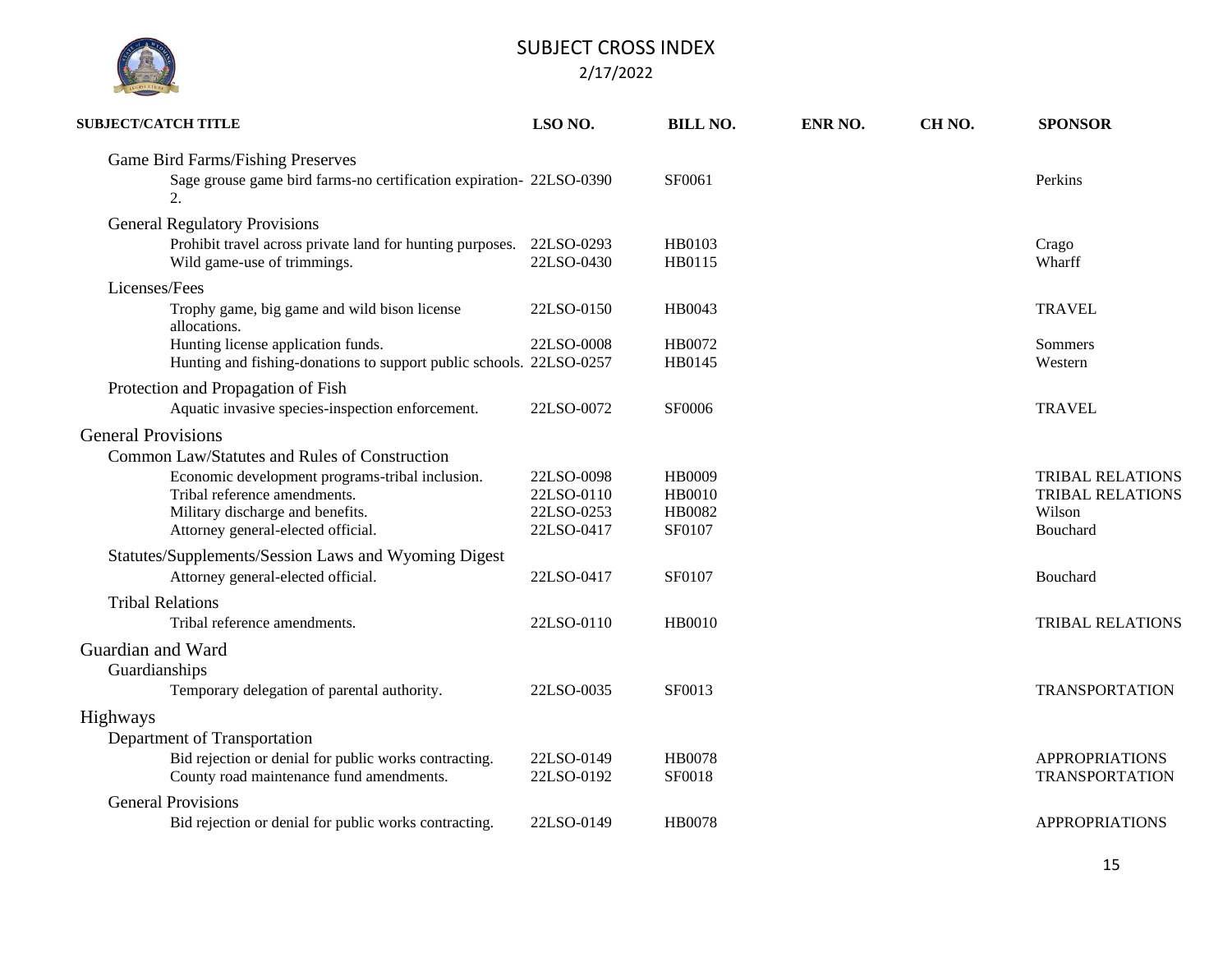| <b>SUBJECT/CATCH TITLE</b> |                                                                                                   | LSO NO.                  | <b>BILL NO.</b>  | ENR NO. | CH <sub>NO</sub> . | <b>SPONSOR</b>                               |
|----------------------------|---------------------------------------------------------------------------------------------------|--------------------------|------------------|---------|--------------------|----------------------------------------------|
|                            | President Donald J. Trump Highway.<br>President Donald J. Trump Honorary Highway-<br>designation. | 22LSO-0335<br>22LSO-0446 | HB0099<br>HB0153 |         |                    | Gray<br>Gray                                 |
| <b>Highway Patrol</b>      |                                                                                                   |                          |                  |         |                    |                                              |
|                            | Tribal reference amendments.                                                                      | 22LSO-0110               | HB0010           |         |                    | <b>TRIBAL RELATIONS</b>                      |
| <b>Insurance Code</b>      |                                                                                                   |                          |                  |         |                    |                                              |
|                            | Insurance sandbox.                                                                                | 22LSO-0064               | <b>SF0055</b>    |         |                    | <b>BLOCKCHAIN/TECHNO</b><br><b>LOGY</b>      |
| Agencies and Adjusters     |                                                                                                   |                          |                  |         |                    |                                              |
|                            | Insurance amendments.                                                                             | 22LSO-0059               | HB0062           |         |                    | <b>CORPORATIONS</b>                          |
|                            | Cancellation/Renewal and Nonrenewal of Policies<br>Revisor's bill.                                | 22LSO-0017               | SF0070           |         |                    | MGT COUNCIL                                  |
| Fees and Taxes             |                                                                                                   |                          |                  |         |                    |                                              |
|                            | Insurance amendments.<br>Firemen's pension plan benefits.                                         | 22LSO-0059<br>22LSO-0125 | HB0062<br>SF0039 |         |                    | <b>CORPORATIONS</b><br><b>APPROPRIATIONS</b> |
|                            | Hospital or Medical Service Insurance and Prepaid Health Service Plans                            |                          |                  |         |                    |                                              |
|                            | Pharmacy benefit managers act enhancements.                                                       | 22LSO-0147               | SF0036           |         |                    | <b>LABOR</b>                                 |
| Investments                |                                                                                                   |                          |                  |         |                    |                                              |
|                            | Insurance investment amendments.                                                                  | 22LSO-0067               | <b>HB0087</b>    |         |                    | <b>BLOCKCHAIN/TECHNO</b><br><b>LOGY</b>      |
|                            | Life Insurance and Annuity Contracts                                                              |                          |                  |         |                    |                                              |
|                            | Deferred annuities-minimum nonforfeiture.                                                         | 22LSO-0165               | SF0075           |         |                    | <b>CORPORATIONS</b>                          |
| <b>Mandated Coverage</b>   |                                                                                                   |                          |                  |         |                    |                                              |
|                            | Living organ donor protection.                                                                    | 22LSO-0159               | HB0120           |         |                    | <b>O'Hearn</b>                               |
|                            | Ban on COVID-19 vaccine passports.                                                                | 22LSO-0427               | HB0121           |         |                    | Gray                                         |
|                            | Organization and Corporate Procedures of Legal Reserve Stock and Mutual Insurers                  |                          |                  |         |                    |                                              |
|                            | Insurance investment amendments.                                                                  | 22LSO-0067               | <b>HB0087</b>    |         |                    | <b>BLOCKCHAIN/TECHNO</b><br><b>LOGY</b>      |
| Own Risk Solvency          |                                                                                                   |                          |                  |         |                    |                                              |
|                            | Pharmacy benefit managers act enhancements.                                                       | 22LSO-0147               | SF0036           |         |                    | <b>LABOR</b>                                 |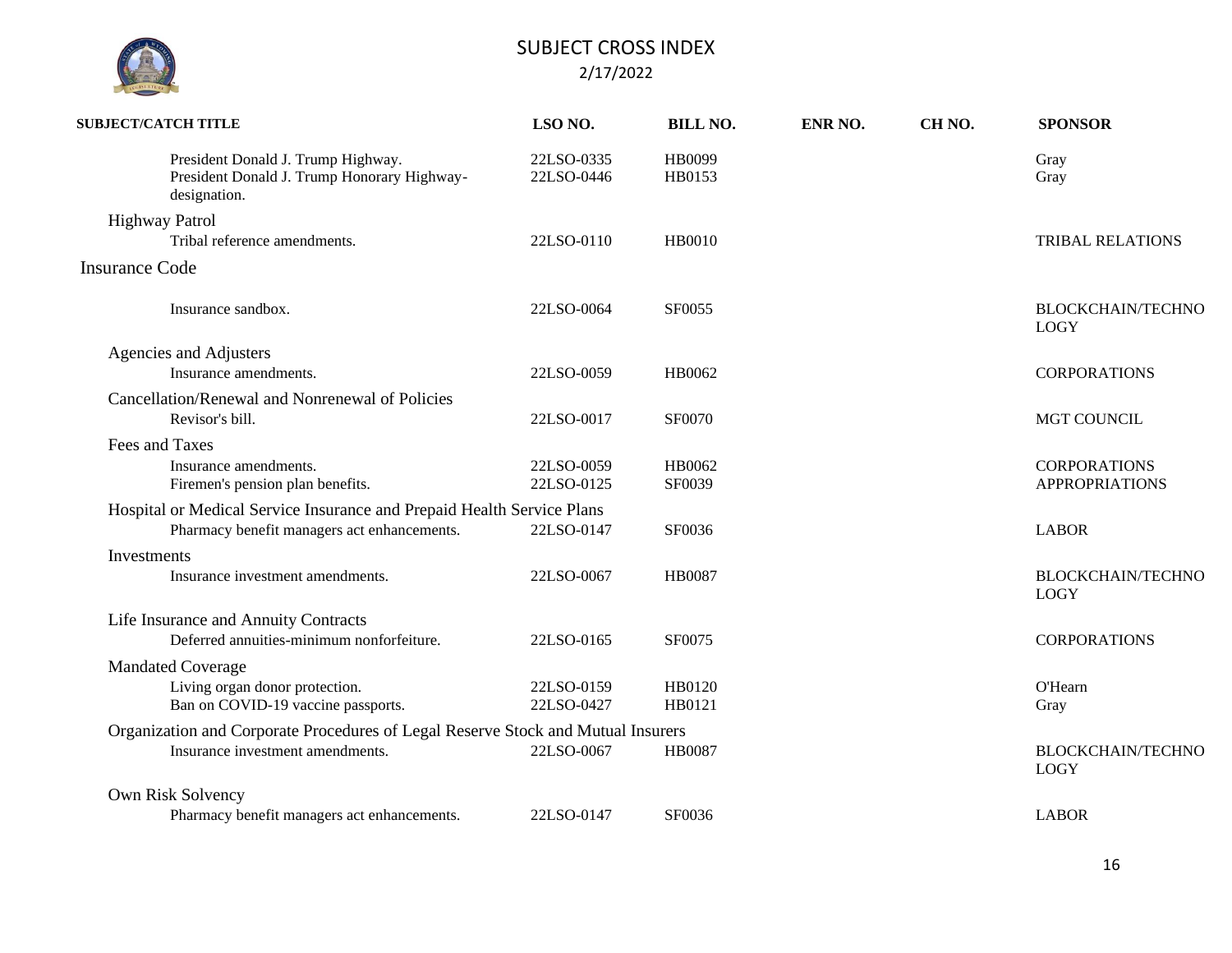

| <b>SUBJECT/CATCH TITLE</b>                                                                                                                                                                     | LSO <sub>NO.</sub>                     | <b>BILL NO.</b>            | ENR NO. | CH <sub>NO</sub> . | <b>SPONSOR</b>                                |
|------------------------------------------------------------------------------------------------------------------------------------------------------------------------------------------------|----------------------------------------|----------------------------|---------|--------------------|-----------------------------------------------|
| <b>Pharmacy Benefit Managers</b><br>Pharmacy benefit managers act enhancements.                                                                                                                | 22LSO-0147                             | SF0036                     |         |                    | <b>LABOR</b>                                  |
| Scope of Code<br>Vehicle service contracts.                                                                                                                                                    | 22LSO-0317                             | <b>HB0064</b>              |         |                    | <b>Brown</b>                                  |
| <b>Service Contracts</b><br>Vehicle service contracts.                                                                                                                                         | 22LSO-0317                             | HB0064                     |         |                    | <b>Brown</b>                                  |
| The Insurance Commissioner<br>Repeal of specified state boards and commissions.                                                                                                                | 22LSO-0076                             | SF0049                     |         |                    | <b>MGT AUDIT</b>                              |
| Wyoming Health Insurance Pool Act<br>Repeal of specified state boards and commissions.                                                                                                         | 22LSO-0076                             | SF0049                     |         |                    | <b>MGT AUDIT</b>                              |
| Labor and Employment                                                                                                                                                                           |                                        |                            |         |                    |                                               |
| Employer COVID-19 vaccine mandates and exemptions. 22LSO-0440                                                                                                                                  |                                        | SF0114                     |         |                    | Dockstader                                    |
| <b>Fair Employment Practices</b><br>Vaccine requirements-limitations.<br>Military department-discrimination or harassment<br>grievances.<br>Ban on teaching and training critical race theory. | 22LSO-0052<br>22LSO-0302<br>22LSO-0126 | HB0032<br>HB0053<br>HB0097 |         |                    | <b>LABOR</b><br><b>TRANSPORTATION</b><br>Gray |
| Occupational Health and Safety<br>Ban on COVID-19 vaccine passports.                                                                                                                           | 22LSO-0427                             | HB0121                     |         |                    | Gray                                          |
| <b>Unemployment Compensation</b><br>Employment support fund-amendments.                                                                                                                        | 22LSO-0324                             | HB0079                     |         |                    | <b>APPROPRIATIONS</b>                         |
| <b>Worker's Compensation</b><br>Worker's compensation-COVID-19.<br>Workplace injury assistance-information and guidance.                                                                       | 22LSO-0323<br>22LSO-0169               | HB0059<br>HB0125           |         |                    | <b>APPROPRIATIONS</b><br>Connolly             |
| Legislature<br><b>Apportionment of Members</b><br>Redistricting of the legislature.<br>Redistricting of the legislature-2.                                                                     | 22LSO-0346<br>22LSO-0347               | <b>HB0100</b><br>SF0060    |         |                    | <b>CORPORATIONS</b><br>Scott                  |
| <b>General Provisions</b><br>Vacancies in elected office.                                                                                                                                      | 22LSO-0438                             | HB0142                     |         |                    | Harshman                                      |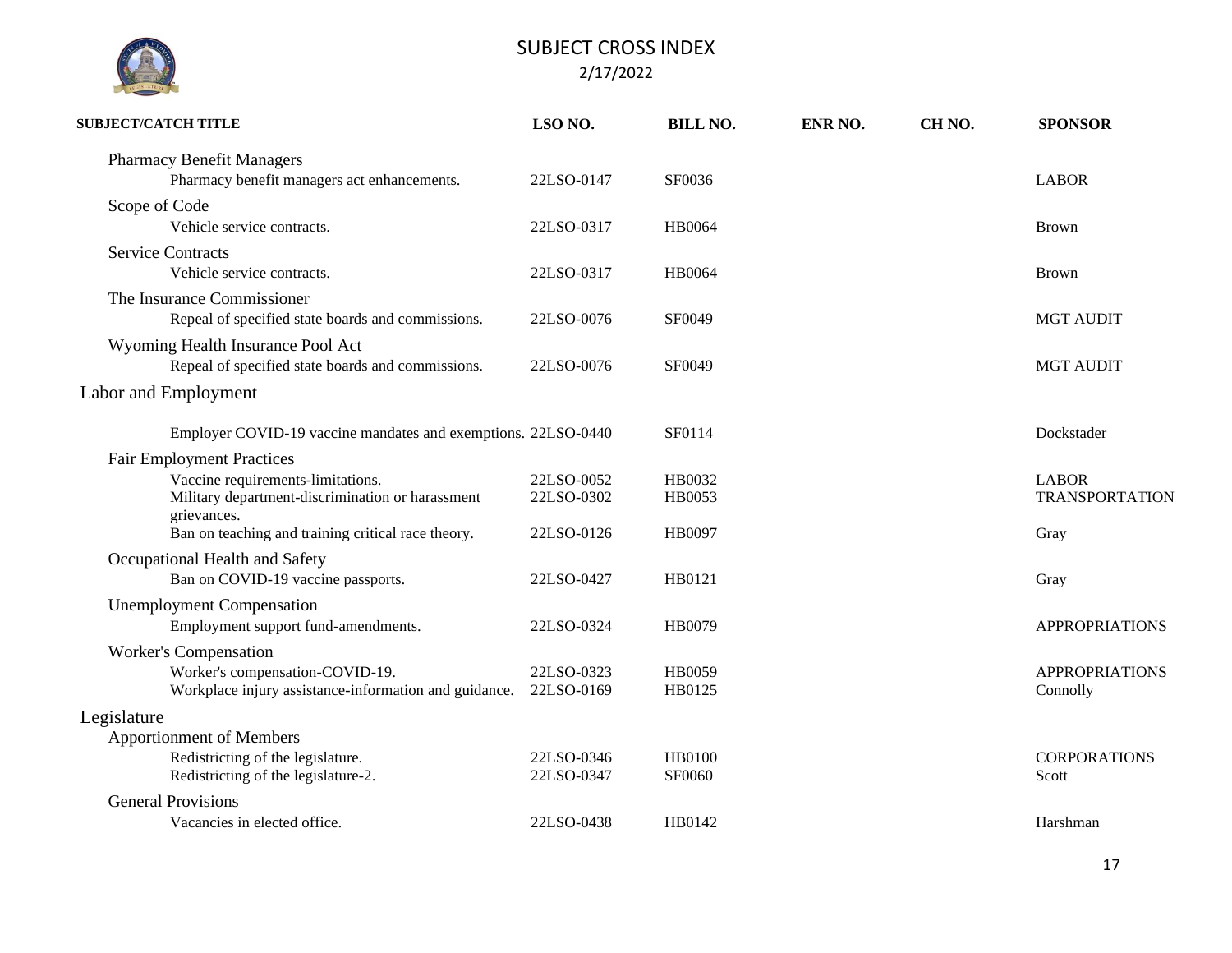| <b>SUBJECT/CATCH TITLE</b>                                                                                                                                                                                                           | LSO NO.                                                            | <b>BILL NO.</b>                                              | ENR NO. | CH <sub>NO</sub> . | <b>SPONSOR</b>                                                |
|--------------------------------------------------------------------------------------------------------------------------------------------------------------------------------------------------------------------------------------|--------------------------------------------------------------------|--------------------------------------------------------------|---------|--------------------|---------------------------------------------------------------|
| Attorney general-elected official.                                                                                                                                                                                                   | 22LSO-0417                                                         | SF0107                                                       |         |                    | Bouchard                                                      |
| Legislative Service Office<br>Legislator voting records-legislative website.                                                                                                                                                         | 22LSO-0399                                                         | SF0093                                                       |         |                    | James                                                         |
| <b>Select Committees</b><br>Capital financing select committee-membership.                                                                                                                                                           | 22LSO-0020                                                         | SF0090                                                       |         |                    | Hicks                                                         |
| Senate Confirmation of Gubernatorial Appointments<br>Attorney general-elected official.                                                                                                                                              | 22LSO-0417                                                         | SF0107                                                       |         |                    | Bouchard                                                      |
| <b>Mines and Minerals</b><br><b>General Provisions</b>                                                                                                                                                                               |                                                                    |                                                              |         |                    |                                                               |
| Fossils distinguished from minerals.                                                                                                                                                                                                 | 22LSO-0088                                                         | SF0004                                                       |         |                    | <b>TRIBAL RELATIONS</b>                                       |
| Oil and Gas                                                                                                                                                                                                                          |                                                                    |                                                              |         |                    |                                                               |
| Monthly ad valorem tax revisions-enforcement.<br>Drilling units-size limitation.<br>Drilling units-mandatory royalty amendment.<br>Pooling orders-good faith negotiation requirement.<br>Carbon storage and sequestration-liability. | 22LSO-0260<br>22LSO-0359<br>22LSO-0358<br>22LSO-0397<br>22LSO-0085 | <b>HB0089</b><br><b>HB0094</b><br>HB0101<br>HB0102<br>SF0047 |         |                    | Greear<br>Clausen<br>Clausen<br>Clausen<br><b>MINERALS</b>    |
| <b>Motor Vehicles</b>                                                                                                                                                                                                                |                                                                    |                                                              |         |                    |                                                               |
| Vehicles equipped with automated driving systems.                                                                                                                                                                                    | 22LSO-0099                                                         | SF0016                                                       |         |                    | <b>TRANSPORTATION</b>                                         |
|                                                                                                                                                                                                                                      |                                                                    |                                                              |         |                    |                                                               |
| <b>Commercial Vehicles</b><br>Radioactive materials transport fee.<br>Oversize and overweight vehicles-fees and permits.<br>Revisor's bill.                                                                                          | 22LSO-0285<br>22LSO-0038<br>22LSO-0017                             | SF0003<br>SF0015<br>SF0070                                   |         |                    | <b>TRANSPORTATION</b><br><b>TRANSPORTATION</b><br>MGT COUNCIL |
| Driver's Licenses                                                                                                                                                                                                                    |                                                                    |                                                              |         |                    |                                                               |
| Commercial vehicle driving disqualification.<br>Driving while license suspended-enhancement<br>amendment.                                                                                                                            | 22LSO-0040<br>22LSO-0235                                           | <b>HB0007</b><br>HB0071                                      |         |                    | <b>TRANSPORTATION</b><br>Crago                                |
| Driver's license or ID card renewal or extension-<br>exception.                                                                                                                                                                      | 22LSO-0441                                                         | SF0092                                                       |         |                    | Landen                                                        |
| <b>General Fees</b>                                                                                                                                                                                                                  |                                                                    |                                                              |         |                    |                                                               |
| Utility trailers-permanent registration.                                                                                                                                                                                             | 22LSO-0193                                                         | SF0022                                                       |         |                    | Kost                                                          |
| <b>General Provisions</b>                                                                                                                                                                                                            |                                                                    |                                                              |         |                    |                                                               |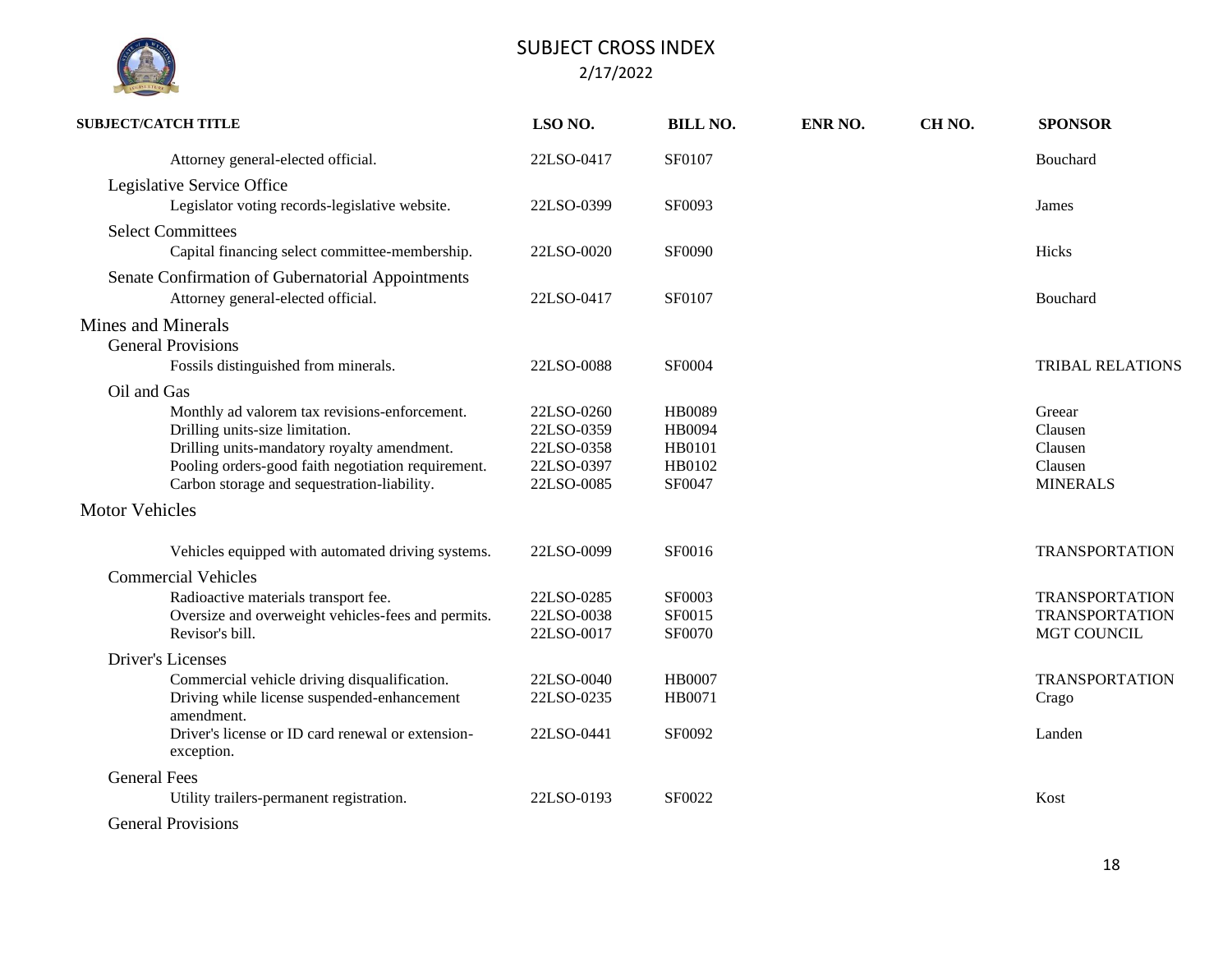

| <b>SUBJECT/CATCH TITLE</b>                                      | LSO NO.    | <b>BILL NO.</b> | ENR NO. | CH <sub>NO</sub> . | <b>SPONSOR</b>        |
|-----------------------------------------------------------------|------------|-----------------|---------|--------------------|-----------------------|
| Automated traffic law enforcement-prohibition.                  | 22LSO-0435 | HB0155          |         |                    | Styvar                |
| <b>Identification Cards</b>                                     |            |                 |         |                    |                       |
| Driver's license or ID card renewal or extension-<br>exception. | 22LSO-0441 | SF0092          |         |                    | Landen                |
| Regulation of Traffic on Highways                               |            |                 |         |                    |                       |
| Off-road recreational vehicle operation.                        | 22LSO-0041 | HB0013          |         |                    | <b>TRANSPORTATION</b> |
| Operation of motorcycles-disabled persons.                      | 22LSO-0381 | HB0081          |         |                    | <b>Burt</b>           |
| Handicapped parking-veterans with disabilities.                 | 22LSO-0262 | HB0104          |         |                    | Rodriguez-Williams    |
| Towing company rotation list.                                   | 22LSO-0419 | HB0119          |         |                    | Haroldson             |
| Highway safety-child restraints.                                | 22LSO-0369 | HB0124          |         |                    | Baker                 |
| Automated transport of cargo or goods.                          | 22LSO-0157 | SF0017          |         |                    | <b>TRANSPORTATION</b> |
| Revisor's bill.                                                 | 22LSO-0017 | SF0070          |         |                    | MGT COUNCIL           |
| Title and Registration                                          |            |                 |         |                    |                       |
| Off-road recreational vehicle registration amendments.          | 22LSO-0031 | HB0018          |         |                    | <b>TRANSPORTATION</b> |
| Mobile home and vehicle titles and transfers.                   | 22LSO-0195 | <b>HB0044</b>   |         |                    | Newsome               |
| State Parks-property purchase authorization.                    | 22LSO-0073 | <b>SF0005</b>   |         |                    | <b>TRAVEL</b>         |
| Utility trailers-permanent registration.                        | 22LSO-0193 | SF0022          |         |                    | Kost                  |
| Special license plates-organ donations.                         | 22LSO-0316 | SF0052          |         |                    | Schuler               |
| Noncodified Statutes Water                                      |            |                 |         |                    |                       |
| Authorization for Water Development Construction Projects       |            |                 |         |                    |                       |
| Omnibus water bill-construction.                                | 22LSO-0345 | <b>SF0080</b>   |         |                    | <b>WATER</b>          |
| Supplemental water development funding.                         | 22LSO-0349 | SF0082          |         |                    | <b>WATER</b>          |
|                                                                 |            |                 |         |                    |                       |
| Professions and Occupations                                     |            |                 |         |                    |                       |
| Massage therapy-practice act.                                   | 22LSO-0286 | SF0091          |         |                    | Schuler               |
| Cosmetology                                                     |            |                 |         |                    |                       |
| Cosmetology examination amendments.                             | 22LSO-0425 | HB0129          |         |                    | Zwonitzer             |
| Dentists and Dental Hygienists                                  |            |                 |         |                    |                       |
| Revisor's bill.                                                 | 22LSO-0017 | SF0070          |         |                    | <b>MGT COUNCIL</b>    |
|                                                                 |            |                 |         |                    |                       |
| Embalmers/Funeral Directors/Undertakers and Crematories         |            |                 |         |                    |                       |
| Funeral service practitioner amendments.                        | 22LSO-0380 | <b>HB0108</b>   |         |                    | Hallinan              |
| <b>Licensing Generally</b>                                      |            |                 |         |                    |                       |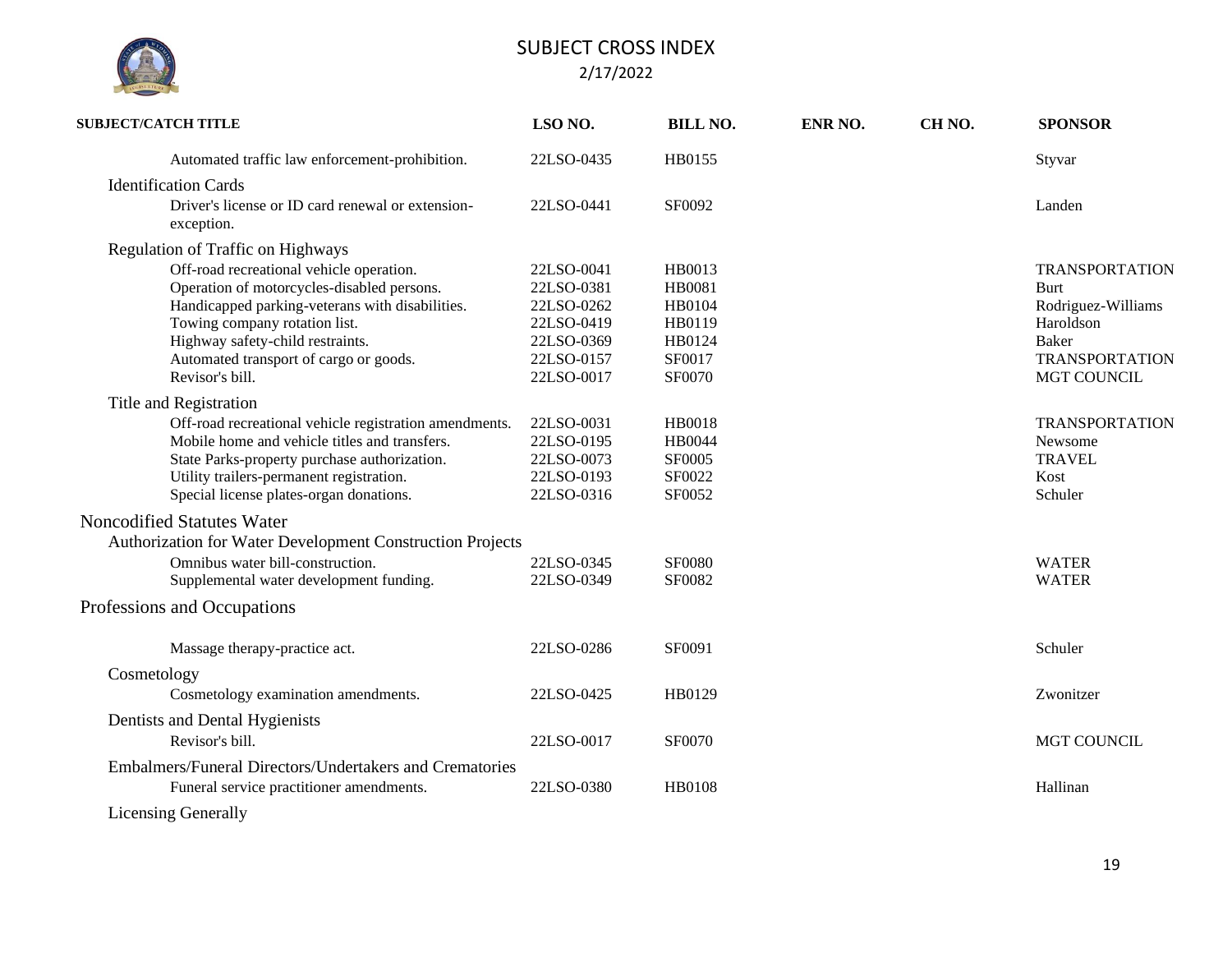| <b>SUBJECT/CATCH TITLE</b>                                                                                                                                    | LSO NO.                                              | <b>BILL NO.</b>                      | ENR NO. | CH <sub>NO</sub> . | <b>SPONSOR</b>                                                         |
|---------------------------------------------------------------------------------------------------------------------------------------------------------------|------------------------------------------------------|--------------------------------------|---------|--------------------|------------------------------------------------------------------------|
| Pre-application determinations for licensing.<br>Human life equality-prohibiting discriminatory abortions. 22LSO-0010                                         | 22LSO-0175                                           | HB0039<br>HB0149                     |         |                    | <b>JUDICIARY</b><br>Romero-Martinez                                    |
| <b>Nursing Home Administrators</b><br>Nursing home administrators.                                                                                            | 22LSO-0081                                           | SF0023                               |         |                    | <b>LABOR</b>                                                           |
| <b>Occupational Therapy Practice</b><br>Occupational therapy licensure compact.                                                                               | 22LSO-0402                                           | HB0117                               |         |                    | Kinner                                                                 |
| Pharmacy<br>Pharmacist and pharmacy technician practice.                                                                                                      | 22LSO-0082                                           | SF0024                               |         |                    | <b>LABOR</b>                                                           |
| Professional Counselors/Marriage and Family Therapists/Social Workers and Chemical Dependency Specialists<br>Licensed professional counselor compact.         | 22LSO-0158                                           | SF0054                               |         |                    | Pappas                                                                 |
| Psychologists<br>Board of psychology-behavior analyst regulation.                                                                                             | 22LSO-0341                                           | HB0110                               |         |                    | Larsen                                                                 |
| <b>Real Estate Brokers and Salesmen</b><br>Single office real estate brokers-licensing requirements.                                                          | 22LSO-0374                                           | HB0076                               |         |                    | Duncan                                                                 |
| Veterinarians<br>Revisor's bill.                                                                                                                              | 22LSO-0017                                           | SF0070                               |         |                    | <b>MGT COUNCIL</b>                                                     |
| Property/Conveyances and Security Transactions<br>Digital Assets<br>Digital asset custodian tax.                                                              | 22LSO-0363                                           | HB0113                               |         |                    | Henderson                                                              |
| <b>General Provisions</b>                                                                                                                                     |                                                      |                                      |         |                    |                                                                        |
| County optional real estate tax.<br>Conservation easements amendments.<br>Fossils distinguished from minerals.<br>Carbon storage and sequestration-liability. | 22LSO-0220<br>22LSO-0386<br>22LSO-0088<br>22LSO-0085 | HB0035<br>HB0140<br>SF0004<br>SF0047 |         |                    | <b>REVENUE</b><br>Ottman<br><b>TRIBAL RELATIONS</b><br><b>MINERALS</b> |
| <b>Public Health and Safety</b><br><b>Abortions</b>                                                                                                           |                                                      |                                      |         |                    |                                                                        |
| Abortion prohibition-supreme court decision.<br>Human life equality-prohibiting discriminatory abortions. 22LSO-0010<br>Prohibiting chemical abortions.       | 22LSO-0306<br>22LSO-0338                             | HB0092<br>HB0149<br>SF0083           |         |                    | Rodriguez-Williams<br>Romero-Martinez<br>Salazar                       |
| Administration                                                                                                                                                |                                                      |                                      |         |                    |                                                                        |
| Community health services-continued redesign efforts.                                                                                                         | 22LSO-0177                                           | HB0033                               |         |                    | <b>LABOR</b>                                                           |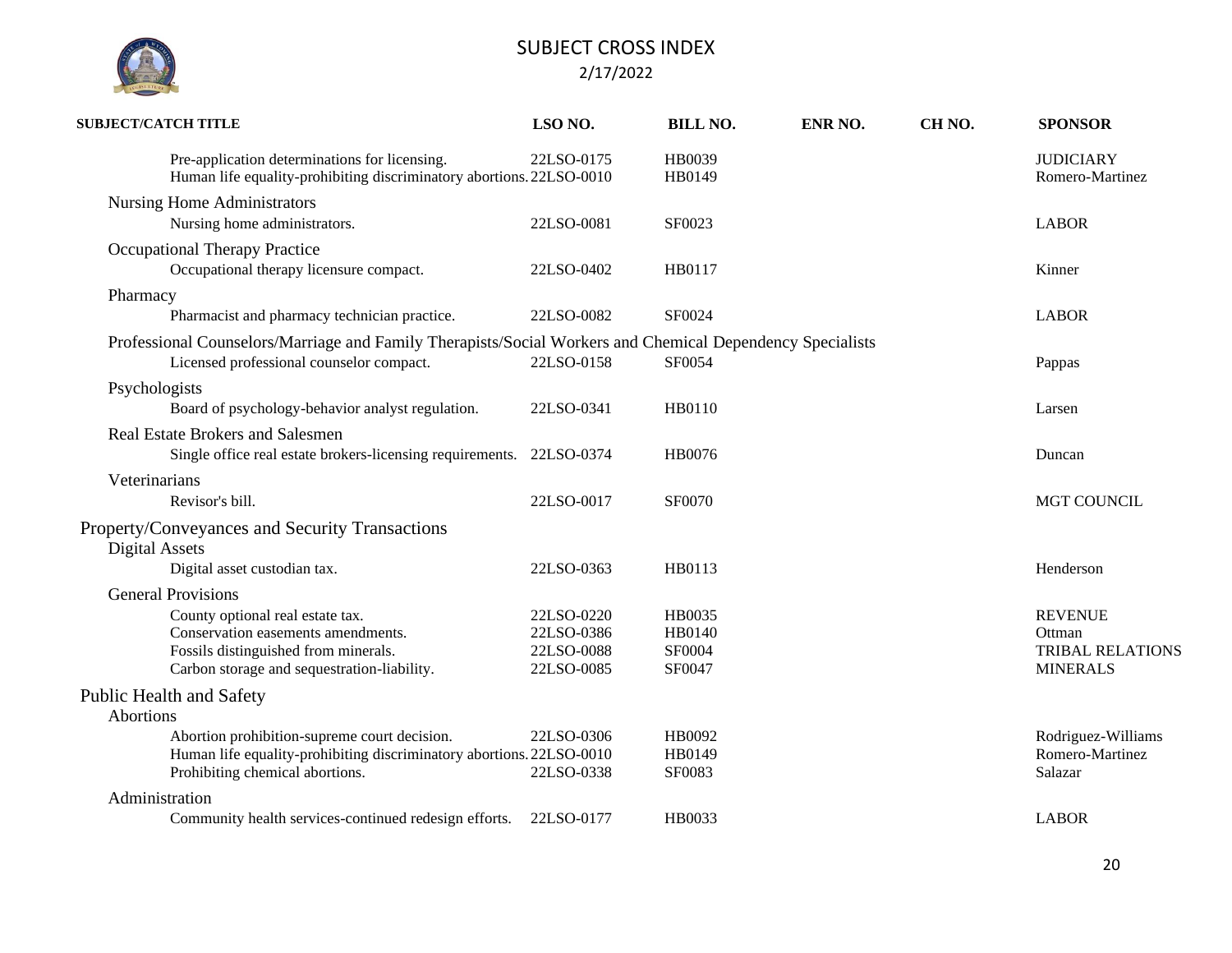

| <b>SUBJECT/CATCH TITLE</b>                                             | LSO NO.    | <b>BILL NO.</b> | ENR NO. | CH <sub>NO</sub> . | <b>SPONSOR</b>                          |
|------------------------------------------------------------------------|------------|-----------------|---------|--------------------|-----------------------------------------|
| Substance abuse and mental health-accreditation<br>amendments.         | 22LSO-0245 | SF0021          |         |                    | Kost                                    |
| Repeal of specified state boards and commissions.                      | 22LSO-0076 | SF0049          |         |                    | <b>MGT AUDIT</b>                        |
| Child Health Insurance Program                                         |            |                 |         |                    |                                         |
| Tribal reference amendments.                                           | 22LSO-0110 | <b>HB0010</b>   |         |                    | <b>TRIBAL RELATIONS</b>                 |
| <b>Domestic Violence Protection</b>                                    |            |                 |         |                    |                                         |
| Nuclear power generation and storage-amendments-2.                     | 22LSO-0447 | SF0105          |         |                    | Anderson                                |
| Attorney general-elected official.                                     | 22LSO-0417 | SF0107          |         |                    | Bouchard                                |
| <b>Environmental Quality</b>                                           |            |                 |         |                    |                                         |
| Mine reclamation bonding-voluntary assigned trusts.                    | 22LSO-0089 | HB0045          |         |                    | <b>MINERALS</b>                         |
| Water state revolving funds amendments.                                | 22LSO-0408 | HB0107          |         |                    | Simpson                                 |
| Mine reclamation-disposal of materials.                                | 22LSO-0283 | HB0123          |         |                    | <b>Barlow</b>                           |
| Nuclear power generation and storage-amendments.                       | 22LSO-0249 | HB0131          |         |                    | <b>Burkhart</b>                         |
| Carbon storage and sequestration-liability.                            | 22LSO-0085 | SF0047          |         |                    | <b>MINERALS</b>                         |
| Nuclear power generation and storage-amendments-2.                     | 22LSO-0447 | SF0105          |         |                    | Anderson                                |
| Attorney general-elected official.                                     | 22LSO-0417 | SF0107          |         |                    | Bouchard                                |
| <b>Fire Protection</b>                                                 |            |                 |         |                    |                                         |
| Department of fire protection and electrical safety fees-2. 22LSO-0388 |            | HB0114          |         |                    | <b>HAPPROPRIATIONS</b>                  |
| Electrical safety enforcement-amendments.                              | 22LSO-0406 | SF0065          |         |                    | Salazar                                 |
| Food and Drugs                                                         |            |                 |         |                    |                                         |
| Decriminalization of cannabis.                                         | 22LSO-0368 | HB0106          |         |                    | Baker                                   |
| Wyoming medical cannabis.                                              | 22LSO-0405 | HB0143          |         |                    | Burt                                    |
| Repeal of specified state boards and commissions.                      | 22LSO-0076 | SF0049          |         |                    | <b>MGT AUDIT</b>                        |
| Attorney general-elected official.                                     | 22LSO-0417 | SF0107          |         |                    | Bouchard                                |
| Genetic Information Privacy                                            |            |                 |         |                    |                                         |
| Genetic data privacy-amendments.                                       | 22LSO-0291 | <b>HB0086</b>   |         |                    | <b>BLOCKCHAIN/TECHNO</b><br><b>LOGY</b> |
| <b>Health Regulations Generally</b>                                    |            |                 |         |                    |                                         |
| Vaccine requirements-limitations.                                      | 22LSO-0052 | HB0032          |         |                    | <b>LABOR</b>                            |
| Prohibiting mask discrimination for COVID-19.                          | 22LSO-0394 | HB0118          |         |                    | Hallinan                                |
| Ban on COVID-19 vaccine passports.                                     | 22LSO-0427 | HB0121          |         |                    | Gray                                    |
| COVID and mRNA vaccine status-privacy and                              | 22LSO-0418 | <b>SF0088</b>   |         |                    | Bouchard                                |
| discrimination.                                                        |            |                 |         |                    |                                         |
| Epinephrine and naloxone administration authority.                     | 22LSO-0301 | SF0101          |         |                    | Rothfuss                                |
|                                                                        |            |                 |         |                    |                                         |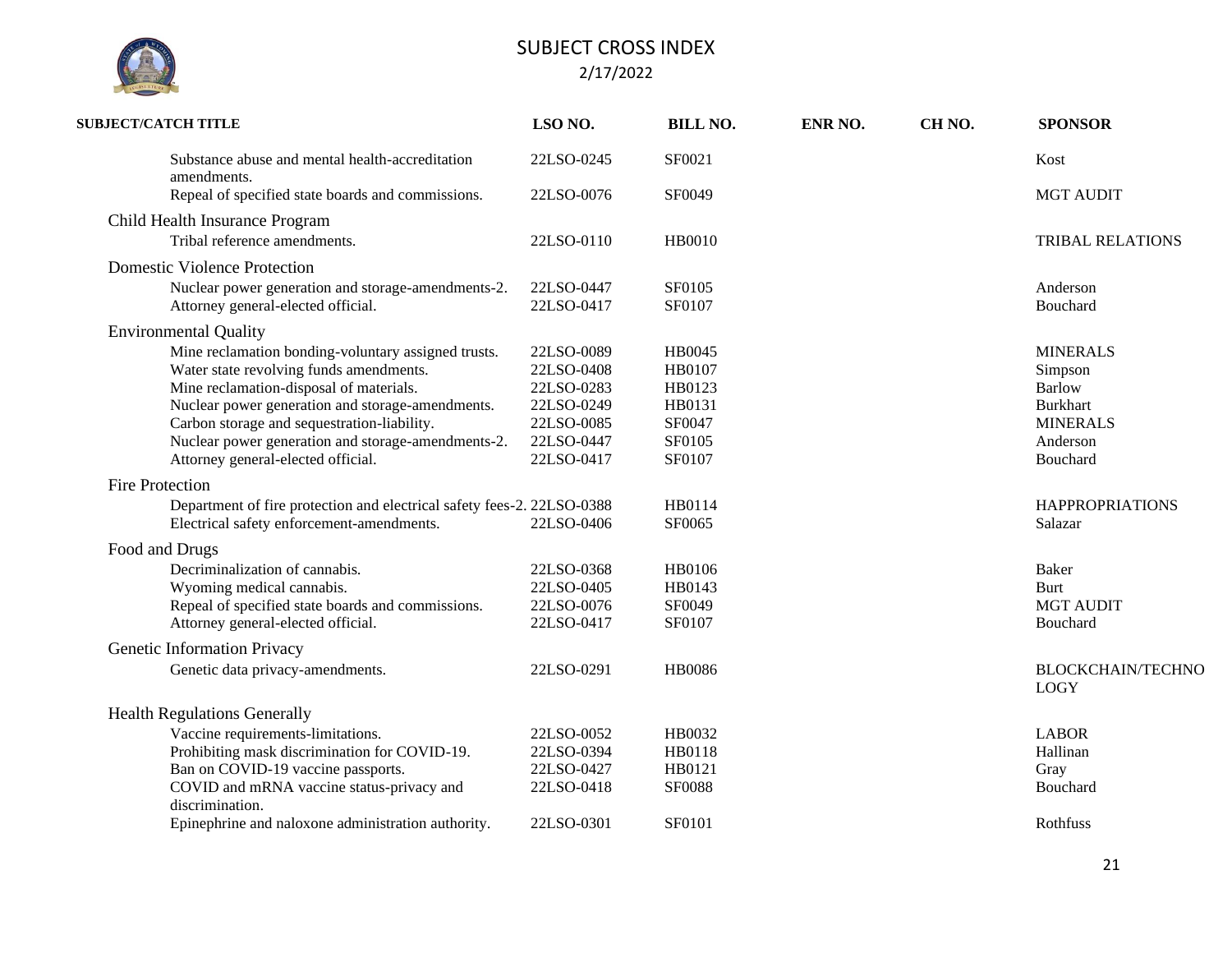

| <b>SUBJECT/CATCH TITLE</b>                                                                                                          | LSO NO.                                | <b>BILL NO.</b>                   | ENR NO. | CH <sub>NO</sub> . | <b>SPONSOR</b>                                                |
|-------------------------------------------------------------------------------------------------------------------------------------|----------------------------------------|-----------------------------------|---------|--------------------|---------------------------------------------------------------|
| Hospitals/Health Care Facilities and Health Services<br>Visitation rights.<br>Bid rejection or denial for public works contracting. | 22LSO-0007<br>22LSO-0149               | HB0027<br><b>HB0078</b>           |         |                    | Fortner<br><b>APPROPRIATIONS</b>                              |
| Public Pool and Spa Health and Safety<br>Examination of books of certain districts and entities.                                    | 22LSO-0075                             | HB0056                            |         |                    | <b>MGT AUDIT</b>                                              |
| Sanitary and Improvement Districts<br>Bid rejection or denial for public works contracting.                                         | 22LSO-0149                             | <b>HB0078</b>                     |         |                    | <b>APPROPRIATIONS</b>                                         |
| Volunteer Health Services Program<br>Liability for governmental healthcare providers-<br>amendment.                                 | 22LSO-0190                             | SF0029                            |         |                    | <b>JUDICIARY</b>                                              |
| <b>Public Lands</b>                                                                                                                 |                                        |                                   |         |                    |                                                               |
| <b>Board of Land Commissioners</b>                                                                                                  |                                        |                                   |         |                    |                                                               |
| Weed and pest-reorganization.<br>Deregulated industrial power zones.                                                                | 22LSO-0042<br>22LSO-0258               | <b>SF0008</b><br>SF0071           |         |                    | <b>AGRICULTURE</b><br><b>BLOCKCHAIN/TECHNO</b><br><b>LOGY</b> |
| Director of the State Land and Farm Loan Office                                                                                     |                                        |                                   |         |                    |                                                               |
| Weed and pest-reorganization.                                                                                                       | 22LSO-0042                             | <b>SF0008</b>                     |         |                    | <b>AGRICULTURE</b>                                            |
| <b>General Provisions</b>                                                                                                           |                                        |                                   |         |                    |                                                               |
| State land exchanges-public notice.                                                                                                 | 22LSO-0400                             | HB0137                            |         |                    | Western                                                       |
| Leasing Generally                                                                                                                   |                                        |                                   |         |                    |                                                               |
| State land leases.<br>Veterans facilities-surrounded by grazing.<br>State Parks-recreation management authority.                    | 22LSO-0044<br>22LSO-0049<br>22LSO-0141 | <b>HB0003</b><br>HB0017<br>HB0054 |         |                    | <b>AGRICULTURE</b><br><b>TRANSPORTATION</b><br>Larsen         |
| <b>State Parks and Cultural Resources</b>                                                                                           |                                        |                                   |         |                    |                                                               |
| Painted fenceposts-no trespassing.<br>State Parks-recreation management authority.<br>State Parks-property purchase authorization.  | 22LSO-0268<br>22LSO-0141<br>22LSO-0073 | HB0019<br>HB0054<br>SF0005        |         |                    | Flitner<br>Larsen<br><b>TRAVEL</b>                            |
| <b>State Parks and Reserves</b>                                                                                                     |                                        |                                   |         |                    |                                                               |
| Tribal reference amendments.                                                                                                        | 22LSO-0110                             | <b>HB0010</b>                     |         |                    | <b>TRIBAL RELATIONS</b>                                       |
| Dublic Utilities                                                                                                                    |                                        |                                   |         |                    |                                                               |

Public Utilities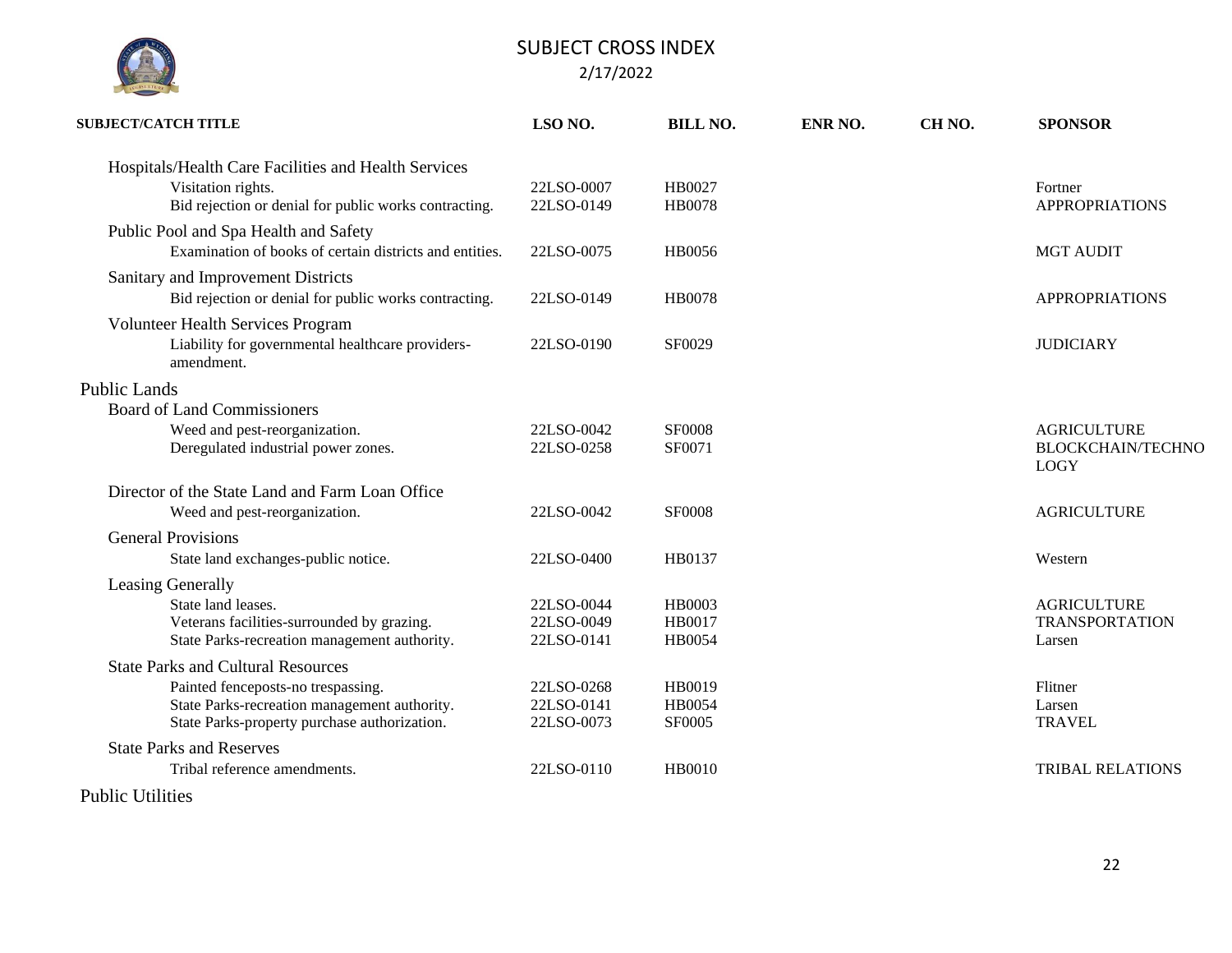| <b>SUBJECT/CATCH TITLE</b>                                                                                                                                                                                                            | LSO NO.                                                            | <b>BILL NO.</b>                                | ENR NO. | CH <sub>NO</sub> . | <b>SPONSOR</b>                                                                |
|---------------------------------------------------------------------------------------------------------------------------------------------------------------------------------------------------------------------------------------|--------------------------------------------------------------------|------------------------------------------------|---------|--------------------|-------------------------------------------------------------------------------|
| Deregulated industrial power zones.                                                                                                                                                                                                   | 22LSO-0258                                                         | SF0071                                         |         |                    | <b>BLOCKCHAIN/TECHNO</b><br><b>LOGY</b>                                       |
| Crimes/Offenses and Civil Liabilities                                                                                                                                                                                                 |                                                                    |                                                |         |                    |                                                                               |
| Wildfires one-call exemption.                                                                                                                                                                                                         | 22LSO-0382                                                         | <b>SF0086</b>                                  |         |                    | Boner                                                                         |
| <b>General Provisions</b>                                                                                                                                                                                                             |                                                                    |                                                |         |                    |                                                                               |
| Electric vehicle charging stations-regulation exemption. 22LSO-0201<br>Carbon capture and sequestration.                                                                                                                              | 22LSO-0357                                                         | SF0035<br>SF0064                               |         |                    | <b>MINERALS</b><br>Scott                                                      |
| Deregulated industrial power zones.                                                                                                                                                                                                   | 22LSO-0258                                                         | SF0071                                         |         |                    | <b>BLOCKCHAIN/TECHNO</b><br><b>LOGY</b>                                       |
| <b>Power Districts</b>                                                                                                                                                                                                                |                                                                    |                                                |         |                    |                                                                               |
| Bid rejection or denial for public works contracting.                                                                                                                                                                                 | 22LSO-0149                                                         | HB0078                                         |         |                    | <b>APPROPRIATIONS</b>                                                         |
| <b>Public Service Commission</b>                                                                                                                                                                                                      |                                                                    |                                                |         |                    |                                                                               |
| Nuclear power generation and storage-amendments.<br>Carbon capture and sequestration.<br>Deregulated industrial power zones.                                                                                                          | 22LSO-0249<br>22LSO-0357<br>22LSO-0258                             | HB0131<br>SF0064<br>SF0071                     |         |                    | <b>Burkhart</b><br>Scott<br><b>BLOCKCHAIN/TECHNO</b>                          |
| Nuclear power generation and storage-amendments-2.                                                                                                                                                                                    | 22LSO-0447                                                         | SF0105                                         |         |                    | <b>LOGY</b><br>Anderson                                                       |
| Radioactive Materials Transportation Management                                                                                                                                                                                       |                                                                    |                                                |         |                    |                                                                               |
| Radioactive materials transport fee.                                                                                                                                                                                                  | 22LSO-0285                                                         | SF0003                                         |         |                    | <b>TRANSPORTATION</b>                                                         |
| Rates/Interchange of Services and Safety                                                                                                                                                                                              |                                                                    |                                                |         |                    |                                                                               |
| Nuclear power generation and storage-amendments.                                                                                                                                                                                      | 22LSO-0249                                                         | HB0131                                         |         |                    | <b>Burkhart</b>                                                               |
| Carbon capture and sequestration.<br>Nuclear power generation and storage-amendments-2.                                                                                                                                               | 22LSO-0357<br>22LSO-0447                                           | SF0064<br>SF0105                               |         |                    | Scott<br>Anderson                                                             |
| Reliable and Dispatchable Low-Carbon Energy Standards<br>Carbon capture and sequestration.                                                                                                                                            | 22LSO-0357                                                         | SF0064                                         |         |                    | Scott                                                                         |
| Resolutions                                                                                                                                                                                                                           |                                                                    |                                                |         |                    |                                                                               |
| Supreme court justices and district judges-retirement.<br>Convention of states.<br>Runoff elections-constitutional amendment.<br>Budget sessions-bill introduction.<br>Permanent Mineral Trust Fund-investments and<br>distributions. | 22LSO-0115<br>22LSO-0315<br>22LSO-0329<br>22LSO-0281<br>22LSO-0307 | HJ0001<br>HJ0002<br>HJ0003<br>HJ0004<br>HJ0005 |         |                    | <b>JUDICIARY</b><br>Laursen<br>Neiman<br>Harshman<br><b>CAP FIN &amp; INV</b> |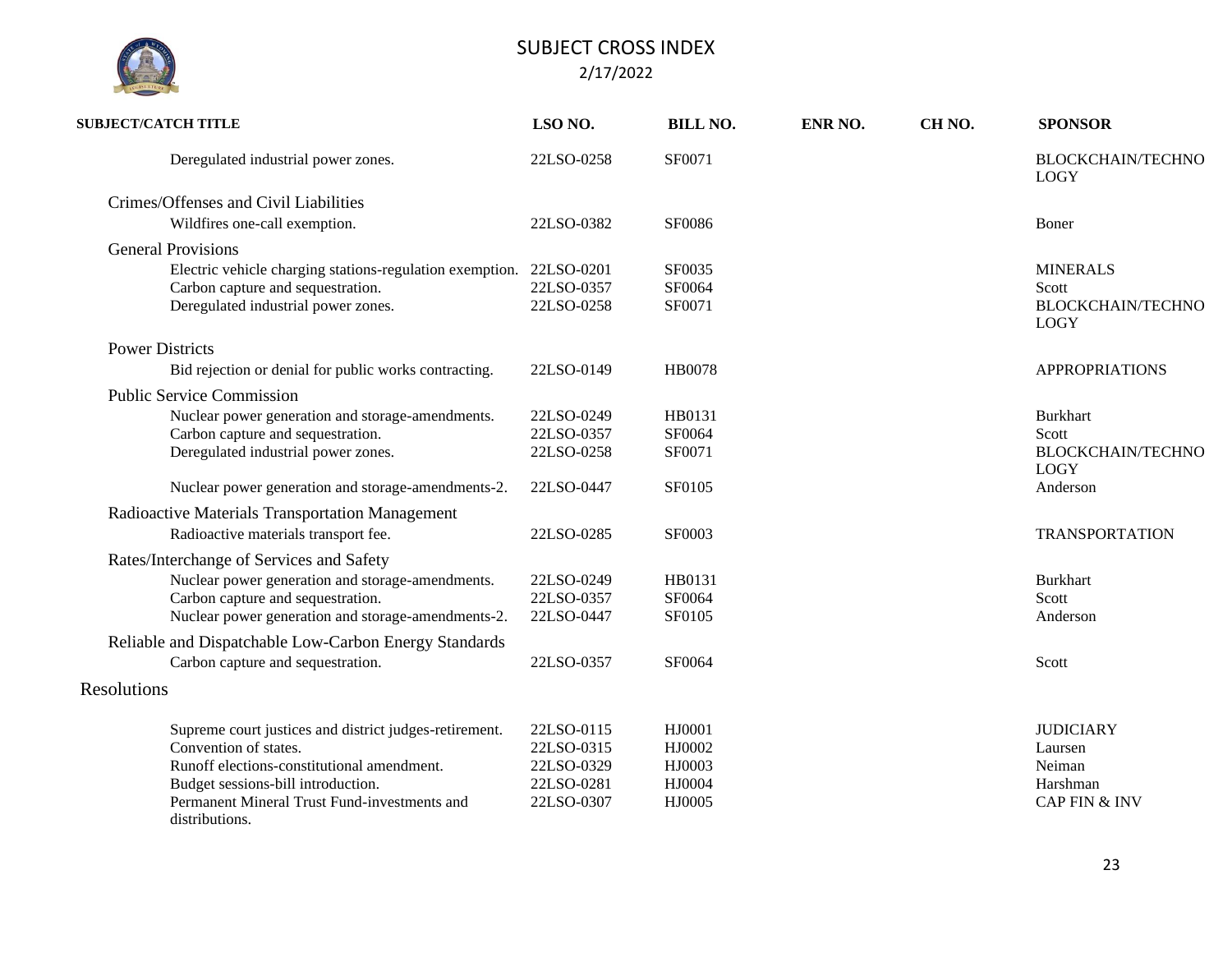

| <b>SUBJECT/CATCH TITLE</b>  |                                                                                                                                                                                                                                                                                                                                                                                                                                                        | LSO NO.                                                                                                                                  | <b>BILL NO.</b>                                                                                                              | ENR NO. | CH <sub>NO</sub> . | <b>SPONSOR</b>                                                                                                                   |
|-----------------------------|--------------------------------------------------------------------------------------------------------------------------------------------------------------------------------------------------------------------------------------------------------------------------------------------------------------------------------------------------------------------------------------------------------------------------------------------------------|------------------------------------------------------------------------------------------------------------------------------------------|------------------------------------------------------------------------------------------------------------------------------|---------|--------------------|----------------------------------------------------------------------------------------------------------------------------------|
|                             | Common school account-investments and distributions.<br>Initiative and referendum requirements.<br>Educational freedom-constitutional amendment.<br>Redistricting commission.<br>Senior citizen property tax relief-constitutional<br>amendment.                                                                                                                                                                                                       | 22LSO-0379<br>22LSO-0377<br>22LSO-0403<br>22LSO-0355<br>22LSO-0393                                                                       | HJ0006<br>HJ0007<br>HJ0008<br>SJ0001<br>SJ0002                                                                               |         |                    | <b>CAP FIN &amp; INV</b><br>Burt<br>Romero-Martinez<br>Gierau<br>Dockstader                                                      |
| <b>State-Federal Issues</b> |                                                                                                                                                                                                                                                                                                                                                                                                                                                        |                                                                                                                                          |                                                                                                                              |         |                    |                                                                                                                                  |
|                             | Connect Wyoming program-funding and amendments.                                                                                                                                                                                                                                                                                                                                                                                                        | 22LSO-0026                                                                                                                               | HB0067                                                                                                                       |         |                    | <b>BLOCKCHAIN/TECHNO</b><br><b>LOGY</b>                                                                                          |
|                             | Broadband and telehealth access projects.                                                                                                                                                                                                                                                                                                                                                                                                              | 22LSO-0054                                                                                                                               | <b>HB0068</b>                                                                                                                |         |                    | <b>BLOCKCHAIN/TECHNO</b><br><b>LOGY</b>                                                                                          |
|                             | Broadband development-amendments and programs.                                                                                                                                                                                                                                                                                                                                                                                                         | 22LSO-0161                                                                                                                               | HB0069                                                                                                                       |         |                    | <b>BLOCKCHAIN/TECHNO</b><br><b>LOGY</b>                                                                                          |
|                             | Protecting Wyoming's land and water resources.                                                                                                                                                                                                                                                                                                                                                                                                         | 22LSO-0122                                                                                                                               | HB0139                                                                                                                       |         |                    | Ottman                                                                                                                           |
| <b>Taxation and Revenue</b> |                                                                                                                                                                                                                                                                                                                                                                                                                                                        |                                                                                                                                          |                                                                                                                              |         |                    |                                                                                                                                  |
|                             | County optional real estate tax.<br>Property tax acquisition value study.                                                                                                                                                                                                                                                                                                                                                                              | 22LSO-0220<br>22LSO-0375                                                                                                                 | HB0035<br>HB0109                                                                                                             |         |                    | <b>REVENUE</b><br>Jennings                                                                                                       |
| <b>Ad Valorem Taxation</b>  |                                                                                                                                                                                                                                                                                                                                                                                                                                                        |                                                                                                                                          |                                                                                                                              |         |                    |                                                                                                                                  |
|                             | Agricultural land qualifications-annual gross revenues.<br>County tax protest-filing date.<br>Monthly ad valorem tax revisions-enforcement.<br>Monthly ad valorem tax revisions-collections.<br>Property tax appeals-revisions.<br>State assessment of independent power producers-2.<br>County optional property tax refund program.<br>State assessment of independent power producers.<br>Monthly ad valorem tax revisions.<br>Property tax limits. | 22LSO-0207<br>22LSO-0170<br>22LSO-0260<br>22LSO-0261<br>22LSO-0409<br>22LSO-0450<br>22LSO-0179<br>22LSO-0287<br>22LSO-0234<br>22LSO-0413 | HB0023<br><b>HB0065</b><br><b>HB0089</b><br><b>HB0090</b><br><b>HB0098</b><br>HB0151<br>SF0019<br>SF0020<br>SF0038<br>SF0069 |         |                    | <b>REVENUE</b><br>Bear<br>Greear<br>Greear<br>Gray<br>Zwonitzer<br><b>REVENUE</b><br><b>REVENUE</b><br><b>REVENUE</b><br>Salazar |
| Administration              |                                                                                                                                                                                                                                                                                                                                                                                                                                                        |                                                                                                                                          |                                                                                                                              |         |                    |                                                                                                                                  |
|                             | County optional real estate tax.<br>Property tax limits.<br>Revisor's bill.                                                                                                                                                                                                                                                                                                                                                                            | 22LSO-0220<br>22LSO-0413<br>22LSO-0017                                                                                                   | HB0035<br>SF0069<br>SF0070                                                                                                   |         |                    | <b>REVENUE</b><br>Salazar<br><b>MGT COUNCIL</b>                                                                                  |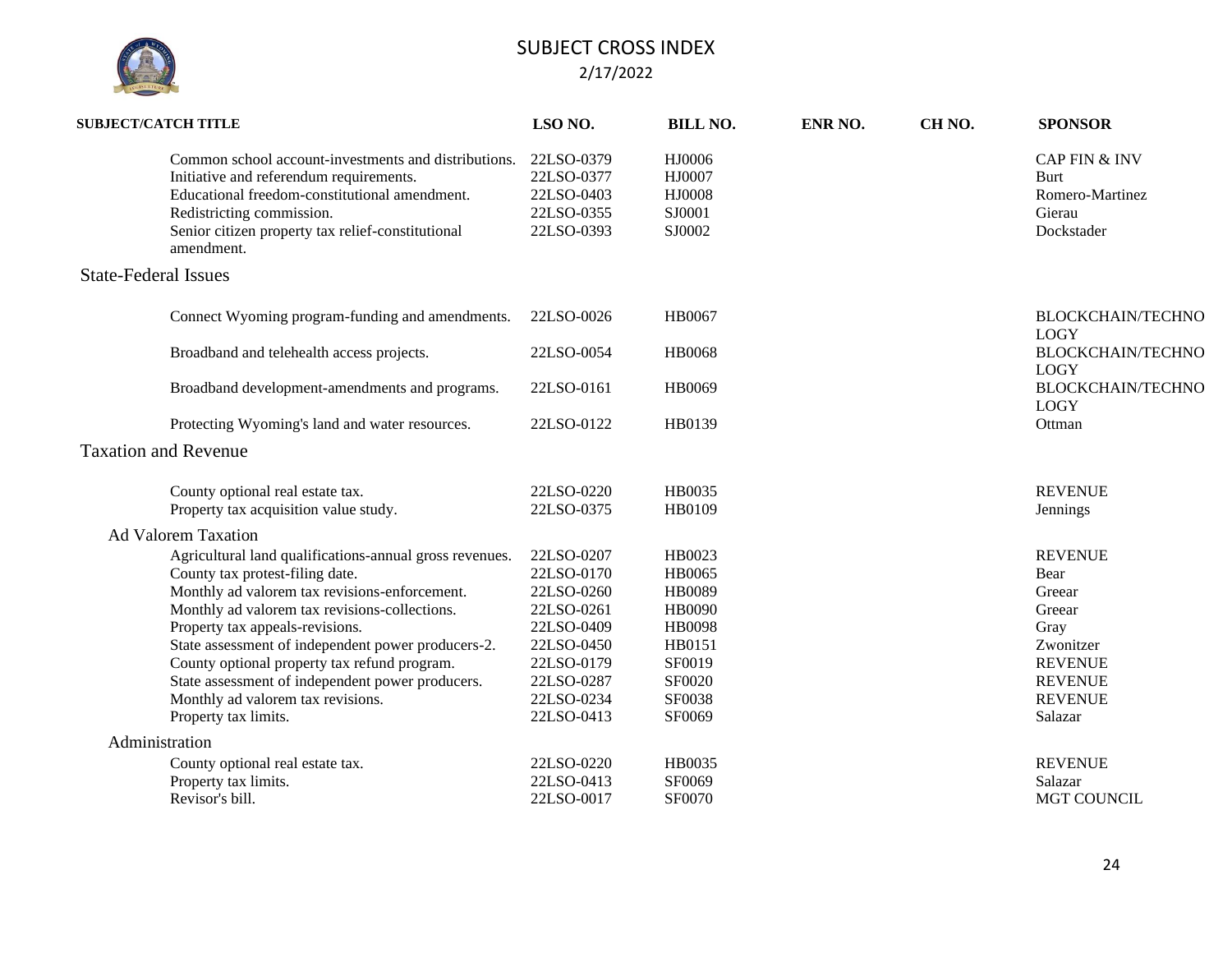| <b>SUBJECT/CATCH TITLE</b>                                                                                                                                                                                                                                                     | LSO NO.                                                                                        | <b>BILL NO.</b>                                                           | ENR NO. | CH <sub>NO</sub> . | <b>SPONSOR</b>                                                                                      |
|--------------------------------------------------------------------------------------------------------------------------------------------------------------------------------------------------------------------------------------------------------------------------------|------------------------------------------------------------------------------------------------|---------------------------------------------------------------------------|---------|--------------------|-----------------------------------------------------------------------------------------------------|
| Property tax exemption-organizations funded by the<br>WCDA.                                                                                                                                                                                                                    | 22LSO-0321                                                                                     | SF0113                                                                    |         |                    | Nethercott                                                                                          |
| <b>Fuel Tax</b>                                                                                                                                                                                                                                                                |                                                                                                |                                                                           |         |                    |                                                                                                     |
| Fuel tax.<br>Removing requirements for separate accounting of funds. 22LSO-0152                                                                                                                                                                                                | 22LSO-0032                                                                                     | HB0014<br>SF0072                                                          |         |                    | <b>TRANSPORTATION</b><br><b>MGT AUDIT</b>                                                           |
| <b>Inheritance Taxes</b>                                                                                                                                                                                                                                                       |                                                                                                |                                                                           |         |                    |                                                                                                     |
| Inheritance tax fees-repeal.                                                                                                                                                                                                                                                   | 22LSO-0019                                                                                     | SF0034                                                                    |         |                    | <b>REVENUE</b>                                                                                      |
| <b>Mine Product Taxes</b>                                                                                                                                                                                                                                                      |                                                                                                |                                                                           |         |                    |                                                                                                     |
| Severance tax distribution revision.<br>Severance tax reduction-coal.<br>Firemen's pension plan benefits.<br>Severance tax distribution-jobs and education.<br>Mineral royalties-proportional severance tax relief.                                                            | 22LSO-0211<br>22LSO-0229<br>22LSO-0125<br>22LSO-0208<br>22LSO-0065                             | HB0036<br>HB0105<br>SF0039<br>SF0044<br>SF0084                            |         |                    | <b>REVENUE</b><br>Hallinan<br><b>APPROPRIATIONS</b><br><b>TRANSPORTATION</b><br>FED NAT RES         |
| <b>Sales Tax</b>                                                                                                                                                                                                                                                               |                                                                                                |                                                                           |         |                    |                                                                                                     |
| Repealing exemption for one-way pagers.<br>Lodging sales tax-exemption.<br>Special taxation zone-optional tax.<br>Mobile home and vehicle titles and transfers.<br>Local impact assistance payments.<br>Wyoming medical cannabis.<br>Sales tax exemptions-certify eligibility. | 22LSO-0205<br>22LSO-0018<br>22LSO-0221<br>22LSO-0195<br>22LSO-0084<br>22LSO-0405<br>22LSO-0217 | HB0021<br>HB0025<br>HB0041<br><b>HB0044</b><br>HB0047<br>HB0143<br>SF0037 |         |                    | <b>REVENUE</b><br>Sommers<br><b>REVENUE</b><br>Newsome<br><b>MINERALS</b><br>Burt<br><b>REVENUE</b> |
| Tax Upon Production of Electricity from Nuclear Reactors                                                                                                                                                                                                                       |                                                                                                |                                                                           |         |                    |                                                                                                     |
| Nuclear power generation and storage-amendments.<br>Nuclear power generation and storage-amendments-2.                                                                                                                                                                         | 22LSO-0249<br>22LSO-0447                                                                       | HB0131<br>SF0105                                                          |         |                    | <b>Burkhart</b><br>Anderson                                                                         |
| Use Tax                                                                                                                                                                                                                                                                        |                                                                                                |                                                                           |         |                    |                                                                                                     |
| Special taxation zone-optional tax.<br>Mobile home and vehicle titles and transfers.<br>Local impact assistance payments.<br>Wyoming medical cannabis.<br>Sales tax exemptions-certify eligibility.                                                                            | 22LSO-0221<br>22LSO-0195<br>22LSO-0084<br>22LSO-0405<br>22LSO-0217                             | HB0041<br><b>HB0044</b><br>HB0047<br>HB0143<br>SF0037                     |         |                    | <b>REVENUE</b><br>Newsome<br><b>MINERALS</b><br>Burt<br><b>REVENUE</b>                              |
| <b>Trade and Commerce</b>                                                                                                                                                                                                                                                      |                                                                                                |                                                                           |         |                    |                                                                                                     |
| Digital identity protection.                                                                                                                                                                                                                                                   | 22LSO-0203                                                                                     | <b>HB0070</b>                                                             |         |                    | <b>BLOCKCHAIN/TECHNO</b><br><b>LOGY</b>                                                             |